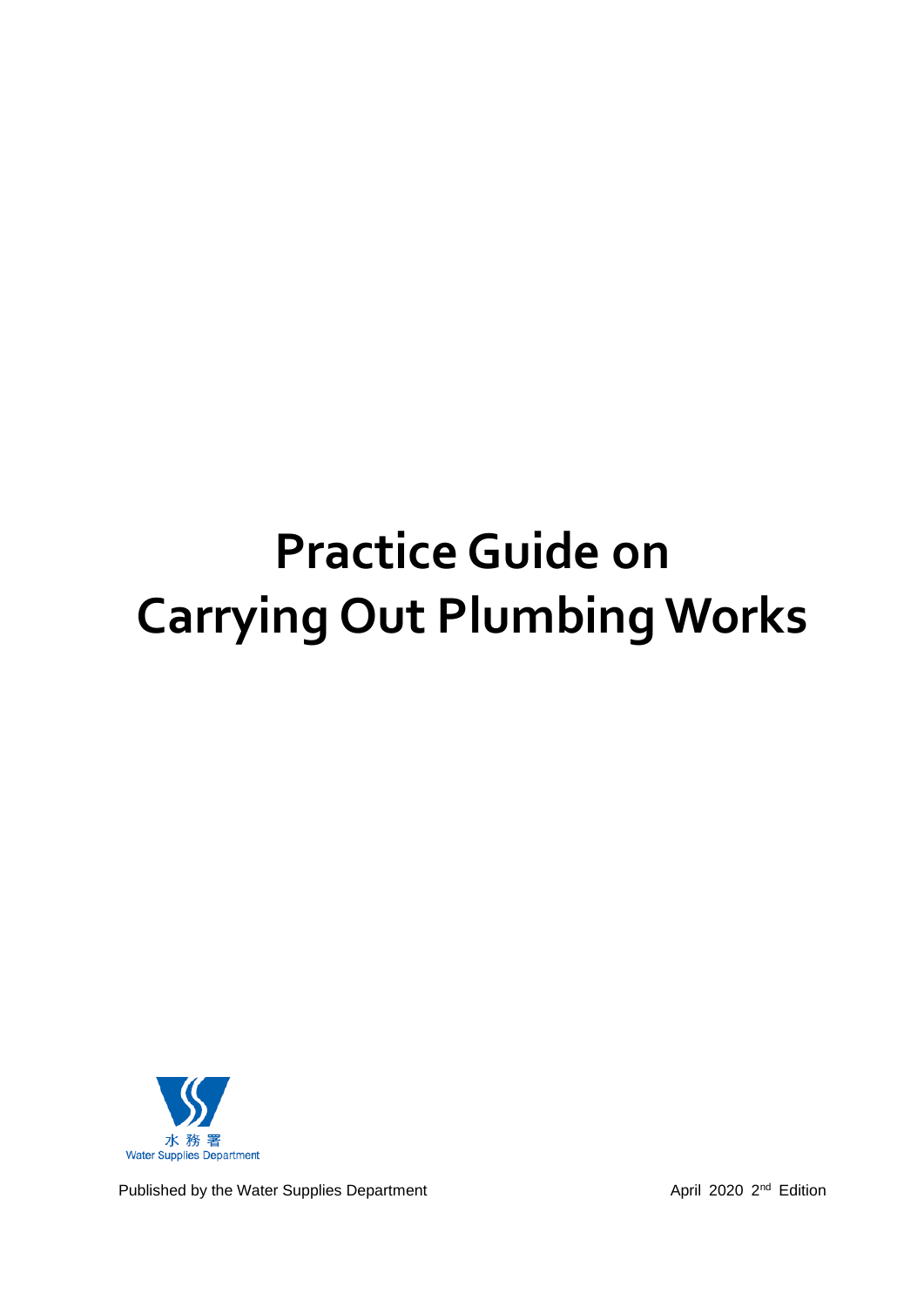## **Foreword**

Upon the amendment to the Waterworks Ordinance (Cap. 102) ("WWO") by the Waterworks (Amendment) Bill 2017, according to sections 14 and 15 of the WWO:

- (1) the construction, installation, alteration or removal of fire services and inside services (hereinafter collectively referred to as "plumbing systems"), except alterations of a minor nature, must not be commenced without the written permission of the Water Authority (WA); otherwise it is an offence.
- (2) all specified plumbing works, except in situations allowed under the Construction Workers Registration Ordinance (Cap. 583) ("CWRO") and Construction Workers Registration (Exemption) Regulation (Cap. 583C) and alterations or repairs of a minor nature, must be carried out by designated persons; otherwise, it is an offence.
- (3) the construction or installation of, or alteration to, plumbing systems must be carried out in the prescribed way and the pipes and fittings used in the construction, installation or alteration must be of the prescribed nature, size and quality; otherwise, it is an offence.

In addition, in order to make sure that specified plumbing works are carried out by designated persons, section 15B of the WWO empowers the WA and public officers authorized by him in writing to enter into non-domestic premises at any reasonable time and to question. Any person who fails to comply with the requirements raised by the WA or public officers authorized by him in writing in accordance with section 15B of the WWO commits an offence.

This Guide is published to provide reference for citizens and trade practitioners with the intention to prevent them from committing offence inadvertently while carrying out specified plumbing works due to their lack of knowledge of the relevant legislation and requirements.

In drafting this Guide, the Water Supplies Department (WSD) consulted the trade on its content. We would like to thank the Consultative Group for Legislative Review for their valuable input. We will review this Guide from time to time and welcome suggestions from citizens and trade practitioners on improving this Guide.

This Guide takes effect on 15 February 2018.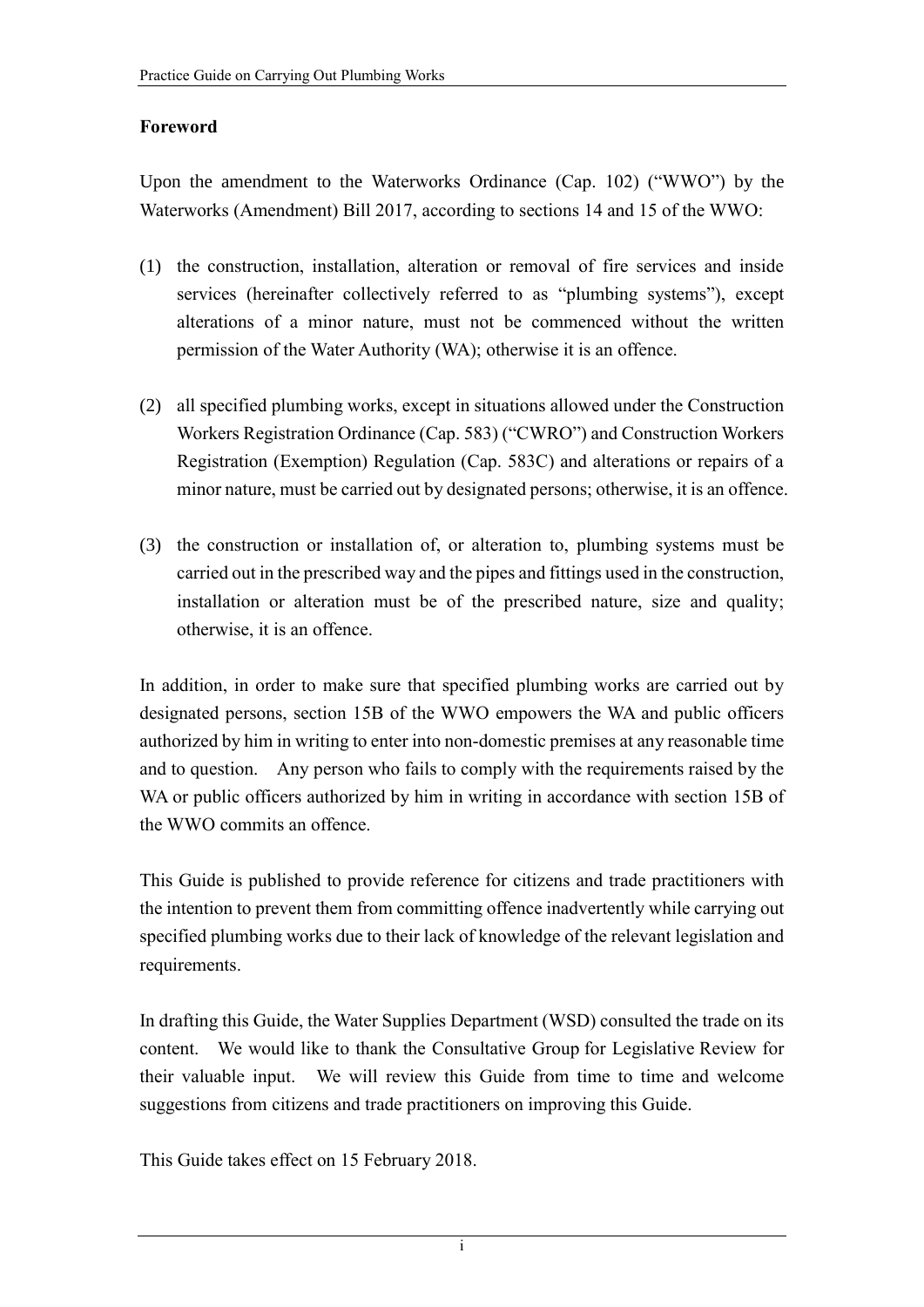## **Disclaimer**

Although the WSD has endeavoured in due diligence to make sure that the information provided in this Guide is accurate, readers are encouraged to seek appropriate and independent advice from professional consultants in all situations. Readers should not rely on this Guide for taking any related actions, nor regard this Guide as a substitute for independent professional advice.

Content in this Guide should not be regarded as the entirety of all matters or requirements stipulated by the WWO.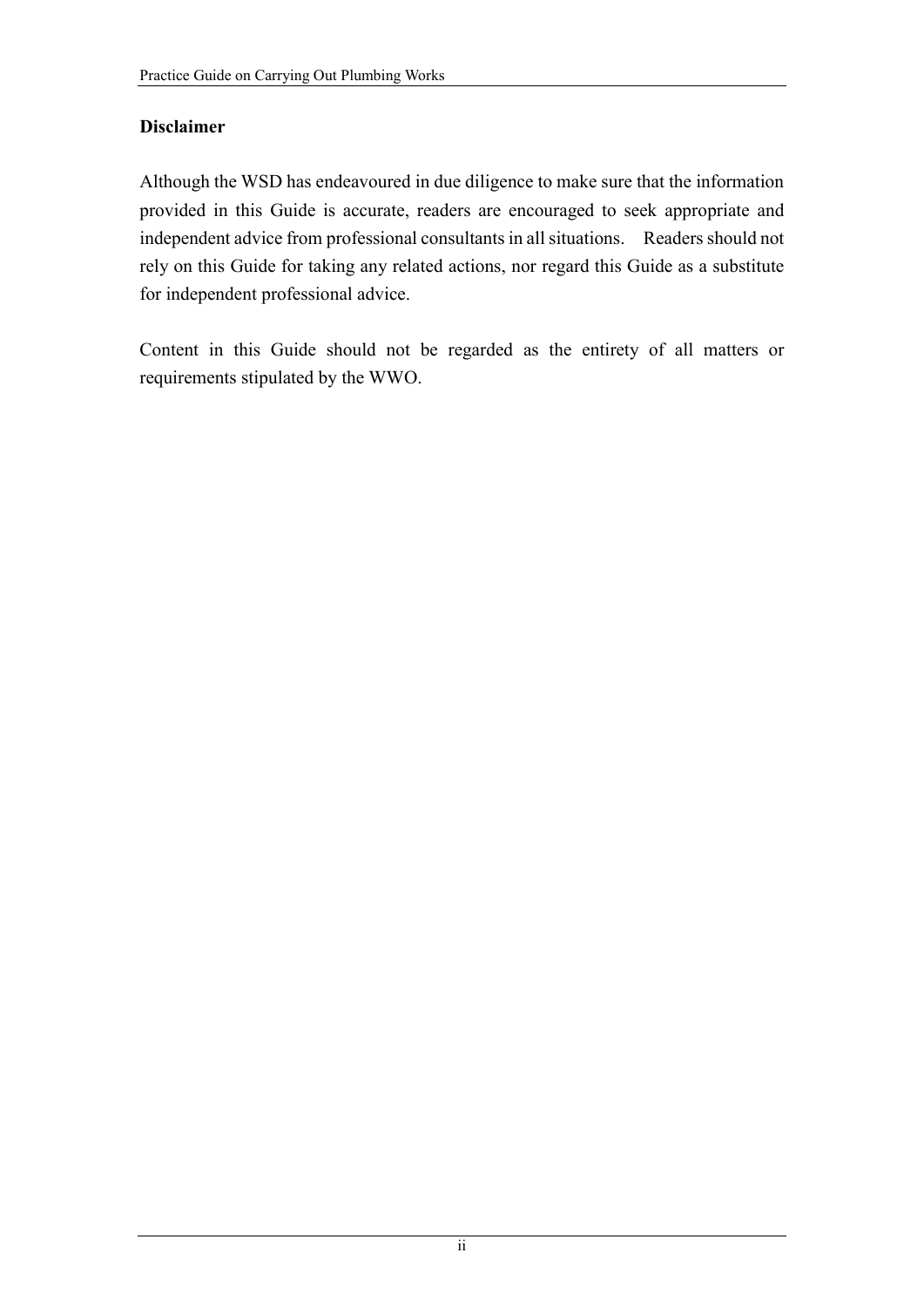## **Contents**

| 1.         |         |       |                                                                                  |
|------------|---------|-------|----------------------------------------------------------------------------------|
| 2.         |         |       |                                                                                  |
| 3.         |         |       |                                                                                  |
| 4.         |         |       | Roles and Responsibilities of Stakeholders Involved in Specified Plumbing Works6 |
| 4.1<br>4.2 |         |       |                                                                                  |
|            |         |       |                                                                                  |
|            |         | 4.2.1 |                                                                                  |
|            |         | 4.2.2 |                                                                                  |
|            |         | 4.2.3 |                                                                                  |
|            | 4.3     |       |                                                                                  |
|            |         | 4.3.1 |                                                                                  |
|            |         | 4.3.2 |                                                                                  |
|            | 4.4     |       |                                                                                  |
|            |         | 4.4.1 |                                                                                  |
| 4.5        |         |       |                                                                                  |
|            |         | 4.5.1 |                                                                                  |
| 5.         |         |       |                                                                                  |
|            | Annex A |       |                                                                                  |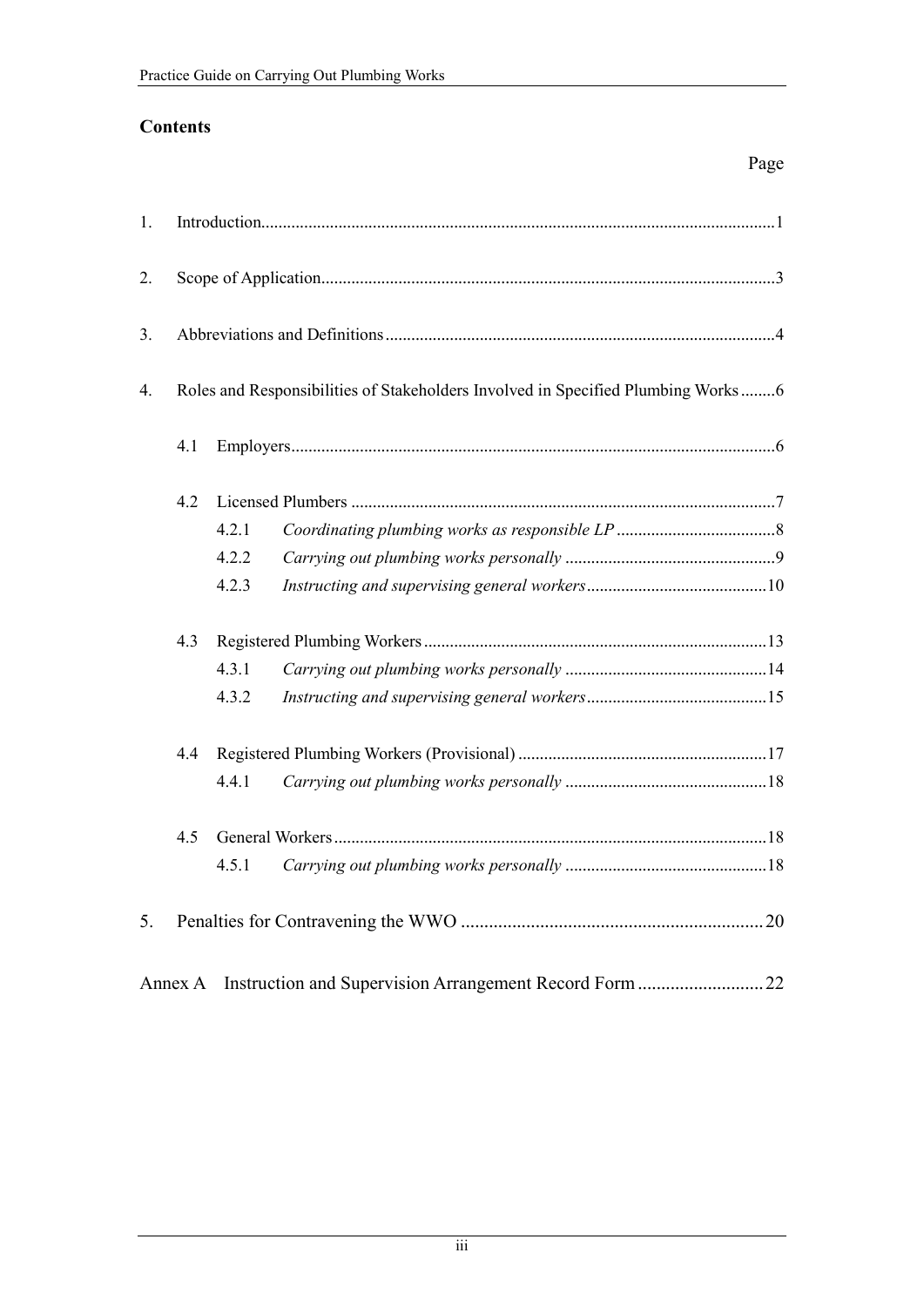## **1. Introduction**

- 1.1 Section 14 of the WWO is revised by the Waterworks (Amendment) Bill 2017 to stipulate that applications for the written permission under section 14(1) of the WWO for the construction, installation, alteration or removal of plumbing systems must be made by licensed plumbers ("LPs") (hereinafter referred to as the "responsible LP"). The responsible LP is required to make sure and certify that the works covered by and completed pursuant to that permission comply with section 14(3) of the WWO.
- 1.2 In order to align with the policy intent and the industry practice, section 15 of the WWO is also revised by the Waterworks (Amendment) Bill 2017 to allow (in addition to LPs and public officers authorized by the WA) plumbing workers registered under the CWRO and other persons working under the instruction and supervision of LPs and registered plumbing workers to carry out specified plumbing works.
- 1.3 To ensure that specified plumbing works are carried out by designated persons, the Waterworks (Amendment) Bill 2017 has introduced section 15B to empower the WA and public officers authorized by him in writing to enter any non-domestic premises at any reasonable time, without prior consent from occupiers of the relevant premises or a magistrate's warrant, and to exercise the power of inspection and question.
- 1.4 Practical examples will be used to interpret the rights and responsibilities of the persons involved in plumbing works for their reference. Relevant persons should not regard complying with this Guide as complying with the requirements stipulated by the WWO, and should seek appropriate independent advice from professional consultants for ensuring the effectiveness and quality of plumbing systems.
- 1.5 The Guide comprises five parts:
	- I. Introduction;
	- II. Scope of Application;
	- III. Abbreviations and Definitions;
	- IV. Roles and Responsibilities of Stakeholders Involved in Plumbing Works; and
	- V. Penalties for Contravening the WWO.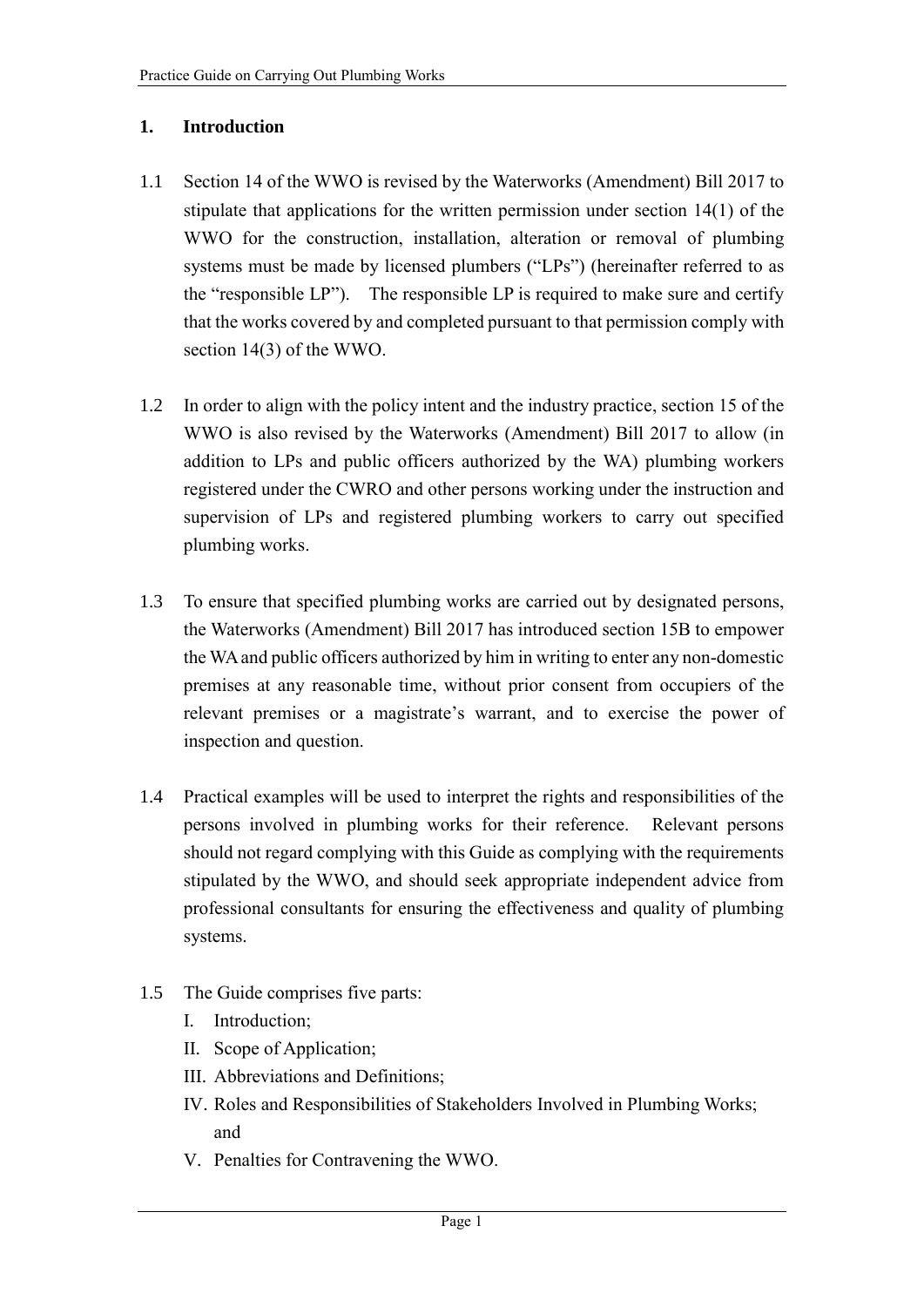# 1.6 For enquiries or comments on the Guide, please contact us by:

| Telephone: 2824 5000 |                                                                |
|----------------------|----------------------------------------------------------------|
| Fax:                 | 2824 0578                                                      |
| Email:               | wsdinfo@wsd.gov.hk                                             |
| Post:                | 43/F, Immigration Tower, 7 Gloucester Road, Wanchai, Hong Kong |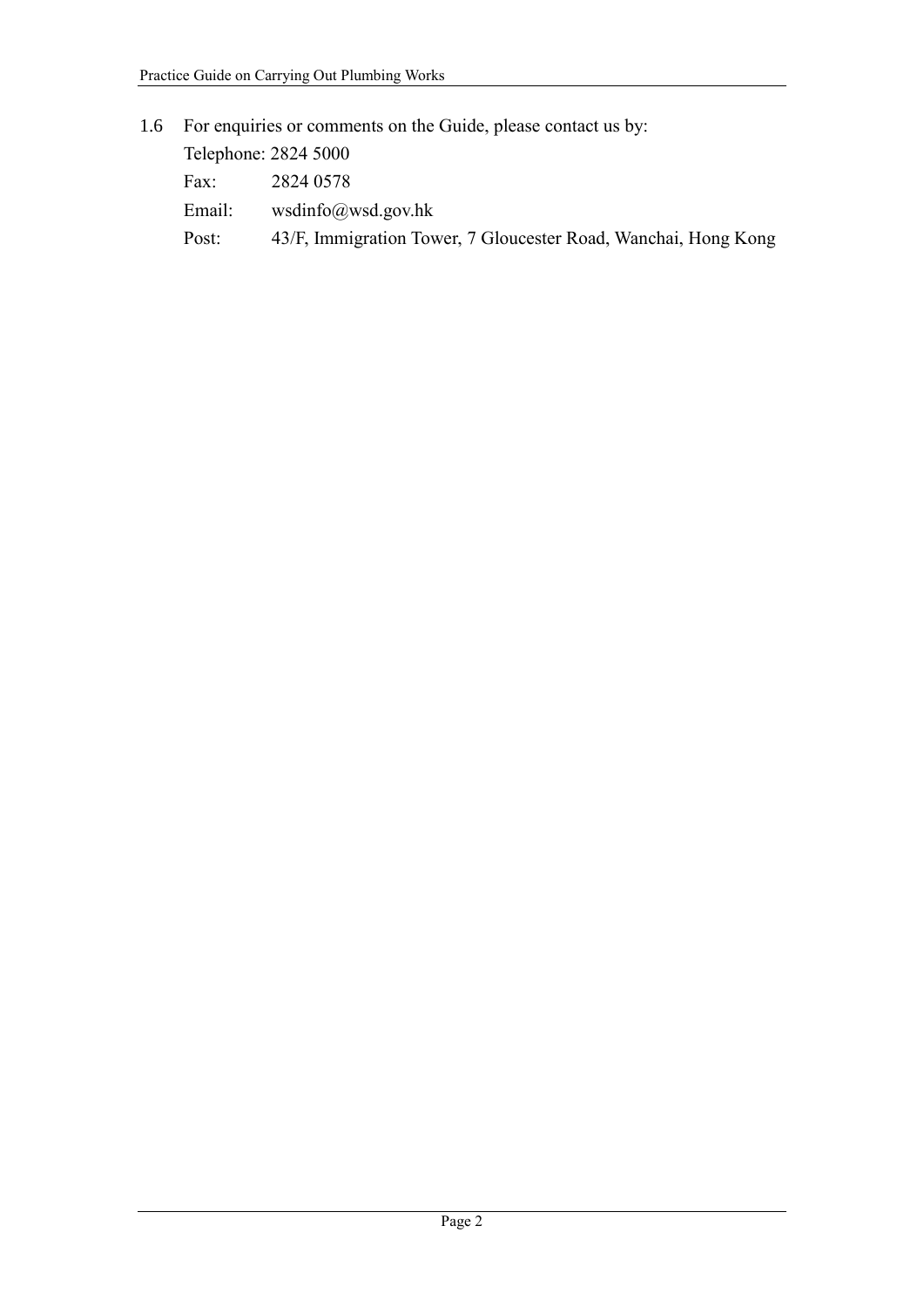## **2. Scope of Application**

- 2.1 Content of this Guide apply to all plumbing works.
- 2.2 Although alterations or repairs of a minor nature and some plumbing works carried out in situations allowed under the CWRO are not required to comply with the requirements stated in sections  $14(1)$  and  $15(1)$  of the WWO, citizens and trade practitioners are encouraged to adopt and follow the content of and recommendations given by this Guide as far as possible for securing their own interest.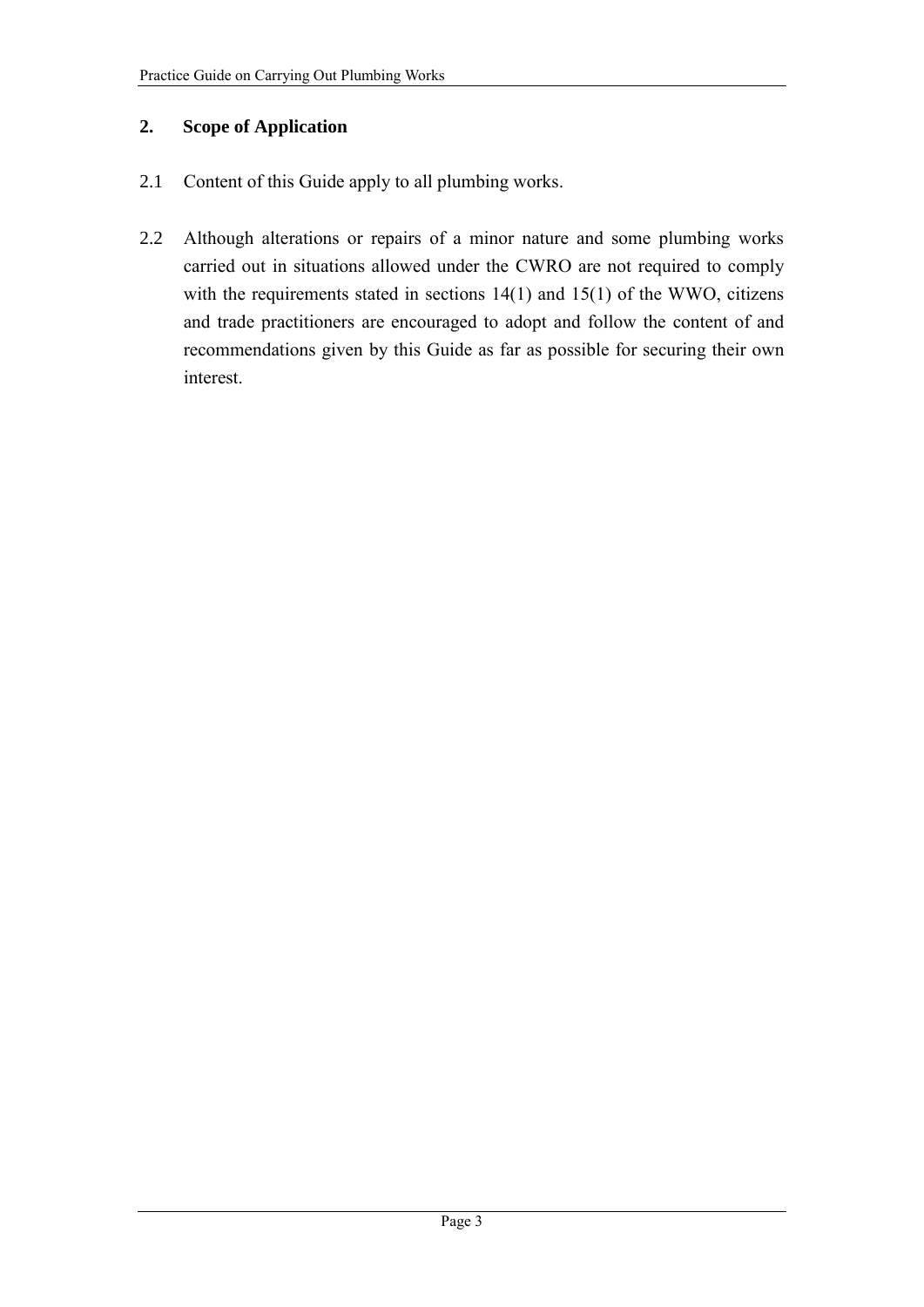#### **3. Abbreviations and Definitions**

#### **3.1 Abbreviations**

This Guide adopts the following abbreviations.

| <b>WWO</b>                    | Waterworks Ordinance (Cap. 102)                                                                                                                   |
|-------------------------------|---------------------------------------------------------------------------------------------------------------------------------------------------|
| <b>WWR</b>                    | Waterworks Regulations (Cap. 102A)                                                                                                                |
| <b>General worker</b>         | A worker who carries out specified plumbing works<br>under the instruction and supervision of licensed<br>plumbers or registered plumbing workers |
| <b>Plumbing system</b>        | A fire service or inside service                                                                                                                  |
| Guide                         | Practice Guide on Carrying Out Plumbing Works                                                                                                     |
| <b>WSD</b>                    | <b>Water Supplies Department</b>                                                                                                                  |
| Section $14(1)$<br>permission | A written permission under section $14(1)$ of the WWO<br>for the construction, installation, alteration or removal<br>of a plumbing system        |

## **3.2 Definitions**

Definitions given in this Guide originates from sections 2, 13A and 15 of the WWO, and are simplified or appropriately amended. For detailed interpretation of individual terms, readers should refer to the WWO.

| Licensed plumber         | a person licensed under the WWR to carry out<br>specified plumbing works                                                                                                                                                                                                                                                                |
|--------------------------|-----------------------------------------------------------------------------------------------------------------------------------------------------------------------------------------------------------------------------------------------------------------------------------------------------------------------------------------|
| <b>Designated person</b> | means<br>(a) a licensed plumber;<br>(b) a registered plumbing worker;<br>(c) a registered plumbing worker (provisional);<br>(d) a person who carries out specified plumbing<br>works under the instruction and supervision of a<br>licensed plumber or a registered plumbing<br>worker; or<br>(e) a public officer authorized by the WA |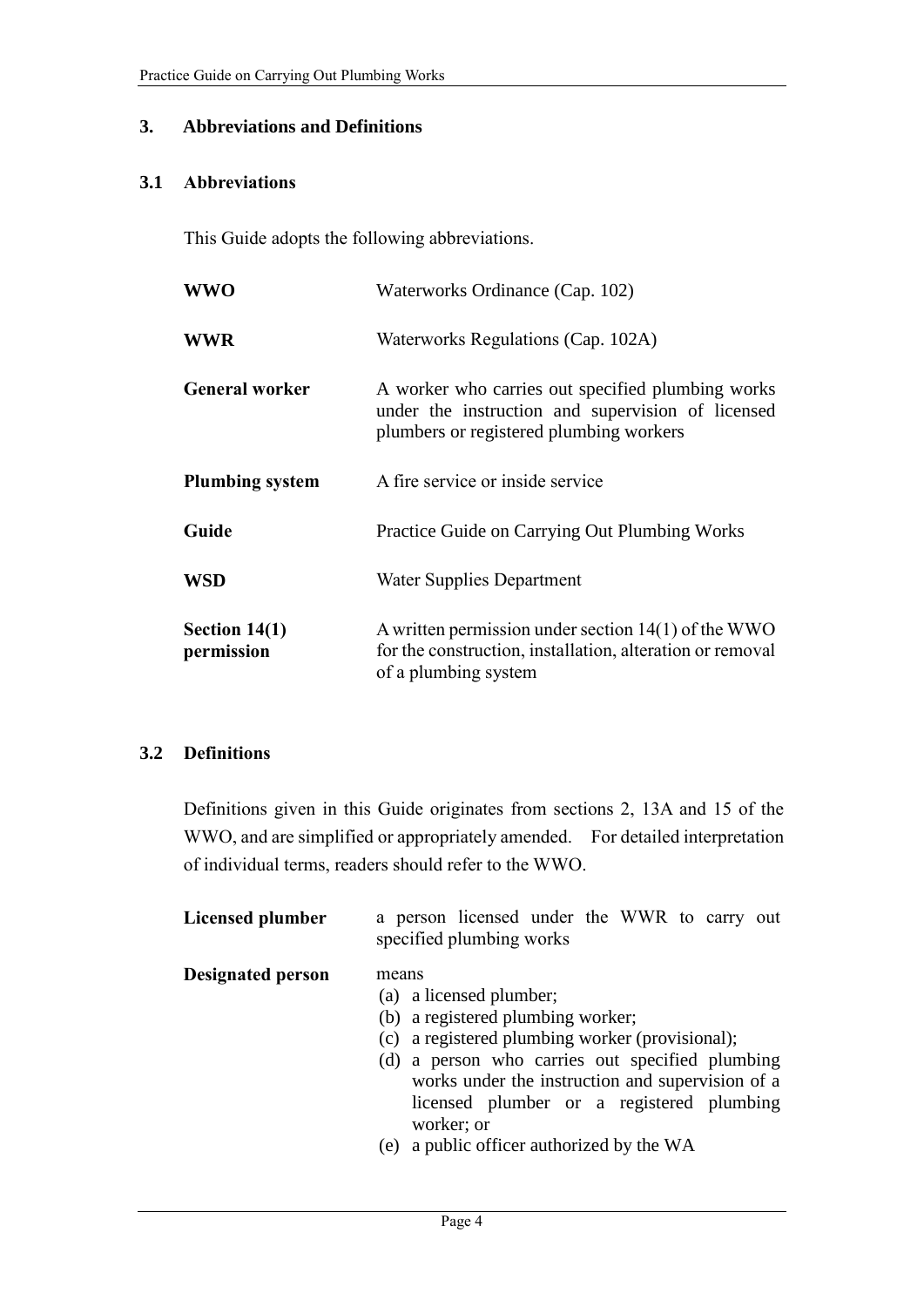| <b>Specified plumbing</b><br>works                 | the construction, installation, maintenance, alteration,<br>repair or removal of a fire service or inside service                                                                                                                                                                                                                                                                                                                                                                                                                                                                                                                                                                                                                                                                                                                                                                                                                                           |  |
|----------------------------------------------------|-------------------------------------------------------------------------------------------------------------------------------------------------------------------------------------------------------------------------------------------------------------------------------------------------------------------------------------------------------------------------------------------------------------------------------------------------------------------------------------------------------------------------------------------------------------------------------------------------------------------------------------------------------------------------------------------------------------------------------------------------------------------------------------------------------------------------------------------------------------------------------------------------------------------------------------------------------------|--|
| <b>Responsible LP</b>                              | the licensed plumber who applies from the WA for a<br>section $14(1)$ permission                                                                                                                                                                                                                                                                                                                                                                                                                                                                                                                                                                                                                                                                                                                                                                                                                                                                            |  |
| <b>Registered plumbing</b><br>worker               | relation<br>the construction,<br>in<br>to<br>installation,<br>maintenance, alteration, repair or removal of fire<br>services or inside services, or the installation of meters,<br>means registered skilled workers or registered semi-<br>skilled workers under the CWRO for the following or<br>some of the following trade divisions:<br>(a) plumber;<br>(b) drain and pipe layer (master);<br>(c) fire service mechanic (master); or<br>(d) fire service mechanical fitter<br>relation<br>the<br>construction,<br>in<br>to<br>installation,<br>maintenance, alteration, repair or removal of fire<br>services or inside services, or the installation of meters,<br>means registered skilled workers (provisional) or<br>registered semi-skilled workers (provisional) under the<br>CWRO for the following or some of the following<br>trade divisions:<br>(a) plumber;<br>(b) drain and pipe layers (master); or<br>(c) fire service mechanical fitter |  |
| <b>Registered plumbing</b><br>worker (provisional) |                                                                                                                                                                                                                                                                                                                                                                                                                                                                                                                                                                                                                                                                                                                                                                                                                                                                                                                                                             |  |
| <b>Authorized officer</b>                          | means the WA or a public officer authorized by the WA<br>in writing                                                                                                                                                                                                                                                                                                                                                                                                                                                                                                                                                                                                                                                                                                                                                                                                                                                                                         |  |
| Plumbing works of a<br>minor nature                | mean alterations or repairs that are, in the opinion of<br>the WA, of a minor nature. For details and examples,<br>please refer to the following website:<br>http://www.wsd.gov.hk/en/plumbing-<br>engineering/licensed-plumbers/works-of-a-minor-<br>nature/index.html                                                                                                                                                                                                                                                                                                                                                                                                                                                                                                                                                                                                                                                                                     |  |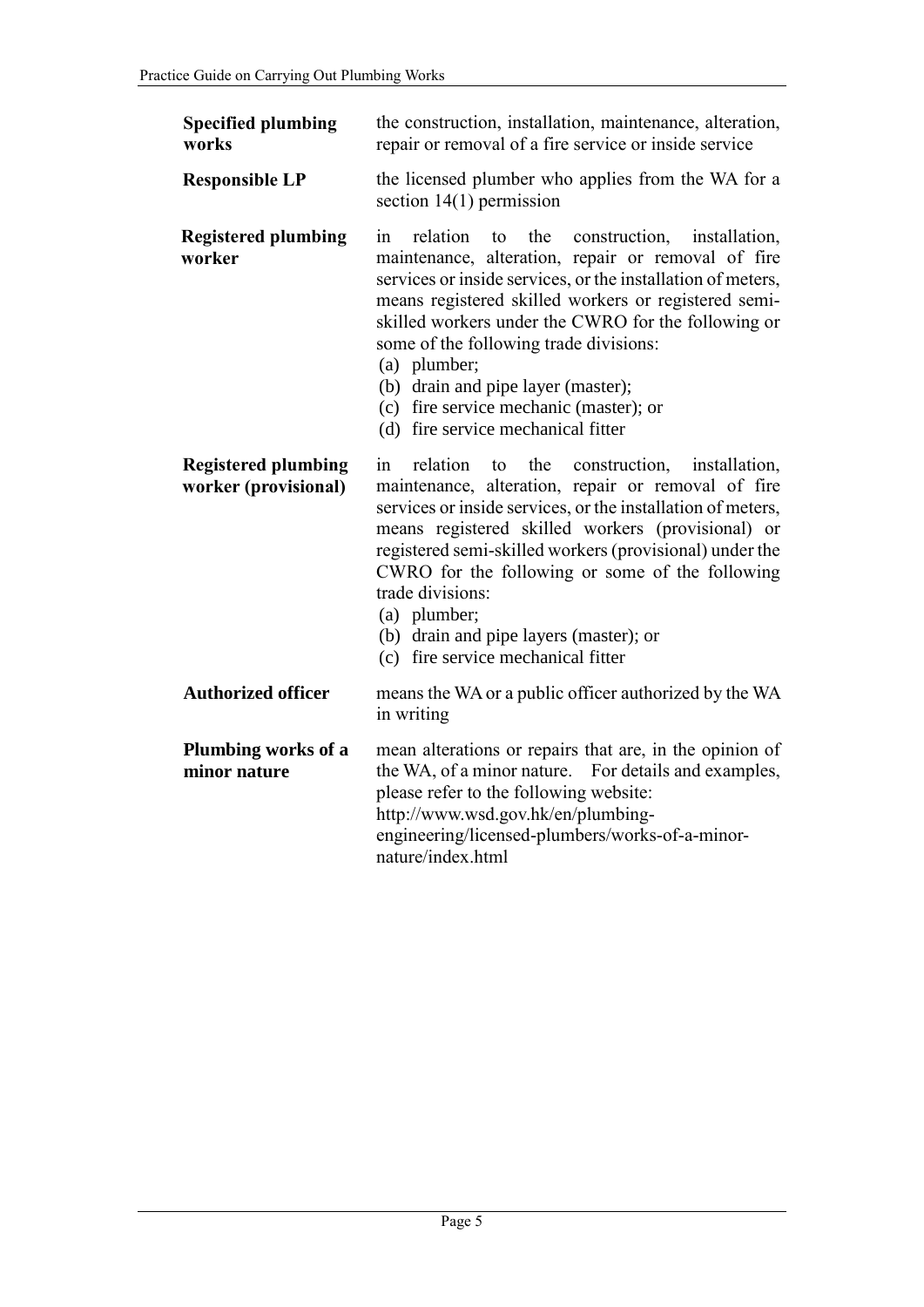## **4. Roles and Responsibilities of Stakeholders Involved in Specified Plumbing Works**

It is difficult to generalize the number and roles of stakeholders as they vary with the complexity of specified plumbing works. This part will illustrate the simplified situations below.

## **4.1 Employers**

4.1.1 Employers should appoint an LP who will lodge an application to the WA for a section 14(1) permission. The LP will make sure and certify that the plumbing works comply with the regulations and requirements under section 14(3) of the WWO (hereinafter referred to as "coordinate plumbing works"). Employers may require responsible LPs to provide relevant documentary proofs or visit the following website to ascertain the qualification and identity of them:

> [https://www.esd.wsd.gov.hk/esd/aws/licensedPlumberDirectory/init.do?pa](https://www.esd.wsd.gov.hk/esd/aws/licensedPlumberDirectory/init.do?pageFlag=1) [geFlag=1](https://www.esd.wsd.gov.hk/esd/aws/licensedPlumberDirectory/init.do?pageFlag=1)



4.1.2 In general, employers would require responsible LPs to personally carry out the works:



or require responsible LPs to employ designed persons to carry out the works: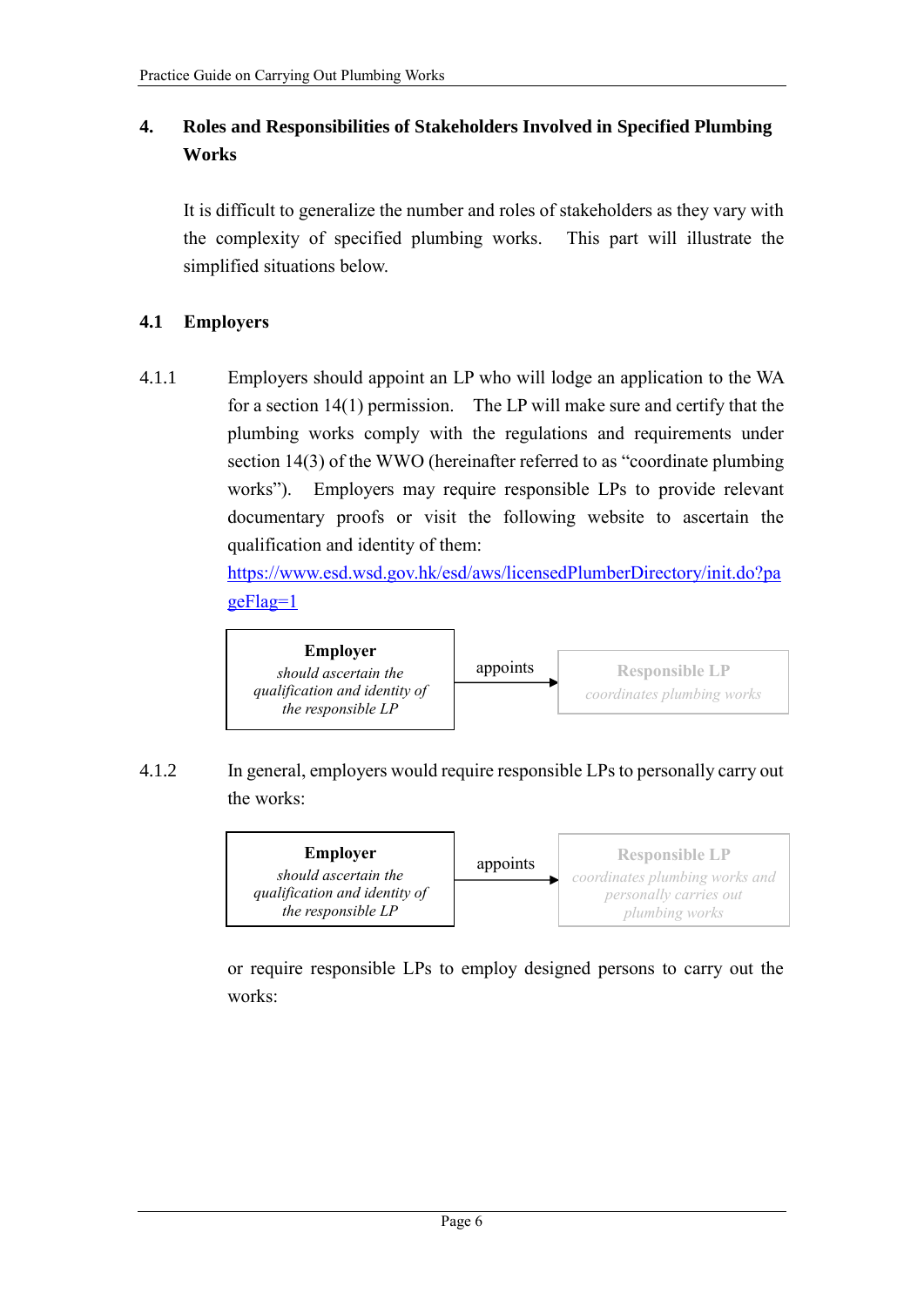

4.1.3 However, if employers directly employ persons other than responsible LPs to carry out specified plumbing works, those persons must be designated persons specified under the WWO *(refer to section 15 of the WWO)*. If the persons employed are LPs, registered plumbing workers or registered plumbing workers (provisional), employers should require them to provide relevant documentary proofs; if the persons employed include general workers, the employers should make sure that the general workers will carry out specified plumbing works under the instruction and supervision of LPs or registered plumbing workers.



4.1.4 Therefore, if employers doubt or have difficulty in ascertaining the qualification and identity of persons carrying out specified plumbing works, they should consider appointing responsible LPs to take up the employment of designated persons for carrying out specified plumbing works.

## **4.2 Licensed Plumbers**

LPs should make sure that their licences are valid. If their licences are expired and pending for renewal, they can neither continue to coordinate plumbing works as responsible LPs, nor instruct or supervise general workers in carrying out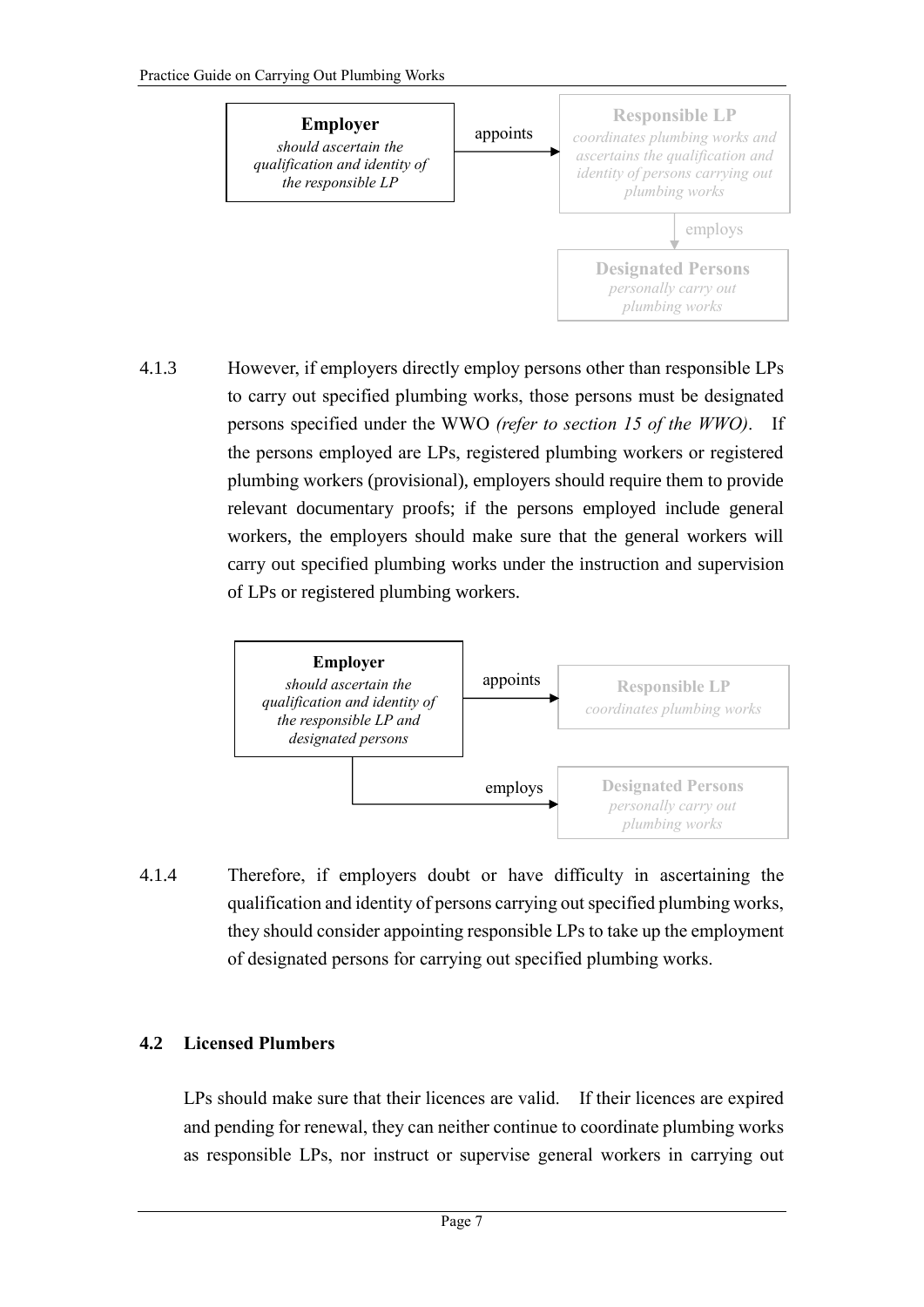specified plumbing works, not to mention that they cannot personally carry out specified plumbing works.

#### **4.2.1** *Coordinating plumbing works as responsible LP*



- 4.2.1.1 The responsible LP should submit an application for a section 14(1) permission from the WA for carrying out the construction, installation, alteration or removal of plumbing systems according to section 14(2A) of the WWO prior to commencement of the works.
- 4.2.1.2 Vertical plumbing line diagrams; the list of the pipes and fittings to be installed (in Form WWO 1149) with certification and confirmation of their compliance with the regulations and requirements under the WWO; and a supporting document of lead-free soldering materials (if soldering is used within plumbing systems) should be submitted with the application for the section 14(1) permission.
- 4.2.1.3 Upon obtaining a section 14(1) permission, working drawings should be prepared based on the approved vertical plumbing line diagrams.
- 4.2.1.4 While the works are being carried out, the responsible LP should take reasonable steps to ensure compliance with sections 14(3) and 15(1) of the WWO. These steps include:
	- making sure that, except for plumbing works personally carried out by the responsible LP, no person other than designated persons carries out the works, regardless of whether these persons are employed by him or not; if the persons employed are LPs, registered plumbing workers or registered plumbing workers (provisional), the responsible LP should require them to provide relevant documentary proofs; if the persons employed include general workers, the responsible LP should make sure that the general workers carry out the works under the instruction and supervision of LPs or registered plumbing workers;
	- inspecting the carrying out of the works as often as is reasonable to ensure that the works are carried out in accordance with the regulations and requirements under section 14(3) of the WWO, having regard to the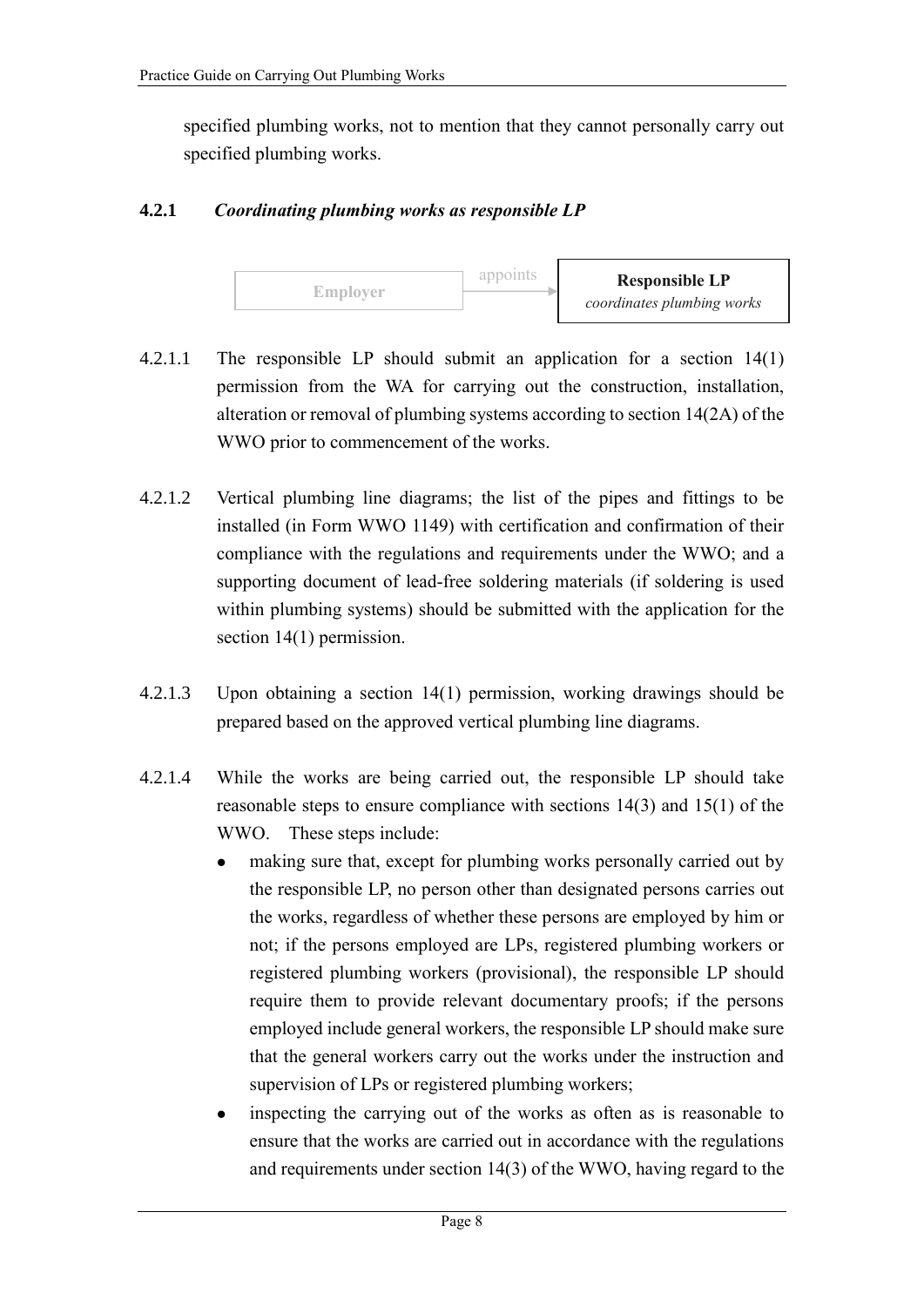nature of the works, the risks involved in the works and the knowledge and experience of the persons carrying out the works;

- making sure that the materials, pipes and fittings used in plumbing works are identical with those listed in Form WWO 1149;
- making sure that the works are carried out according to the approved vertical plumbing line diagrams and relevant working drawings; and
- making sure that leaded soldering materials are not used in soldering within plumbing systems.
- 4.2.1.5 The responsible LP should actively cooperate with the authorized officers during inspection and questioning.
- 4.2.1.6 Upon the completion of the works, the responsible LP should:
	- apply to the WA for his inspection and approval of the works;
	- undertake rectification works on unsatisfactory spots of the works identified by the WA during inspection; and
	- arrange to clean and disinfect newly installed plumbing systems and collect water samples from the systems for testing after obtaining the approval of the works from the WA.

## **4.2.2** *Carrying out plumbing works personally*

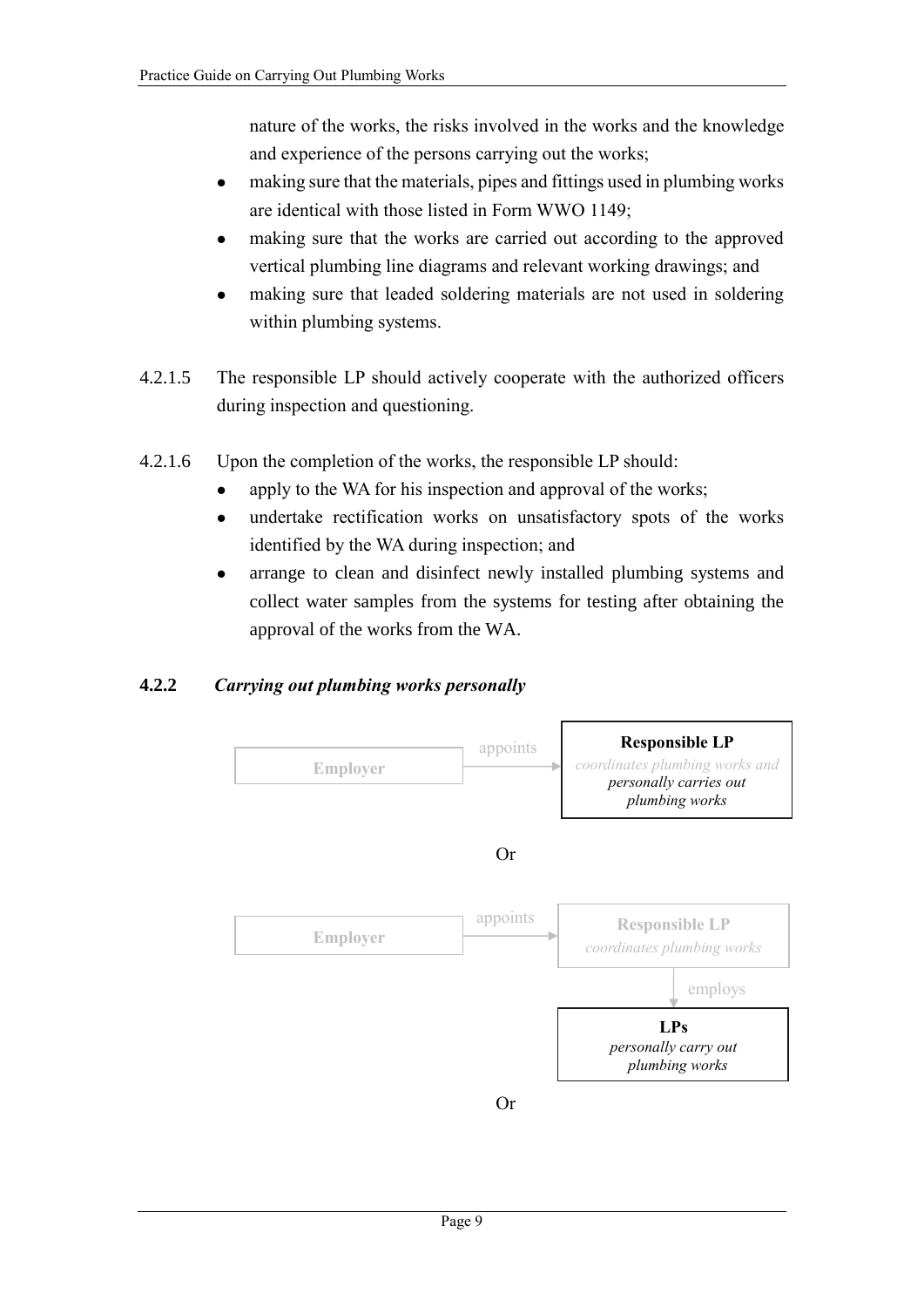

- 4.2.2.1 While the works are being carried out, LPs should take reasonable steps to ensure compliance with section 14(3) of the WWO. These steps include:
	- using the specified materials, pipes and fittings and manner in carrying out the works according to the approved vertical plumbing line diagrams and relevant working drawings;
	- making sure that the way in which the works are carried out and the nature, size and quality of the pipes and fittings used comply with the regulations and requirements under section 14(3) of the WWO.
- 4.2.2.2 LPs should actively cooperate when they are requested by authorized officers to produce their valid licences issued by the WA and answer questions regarding the works during inspection.

## **4.2.3** *Instructing and supervising general workers*



Or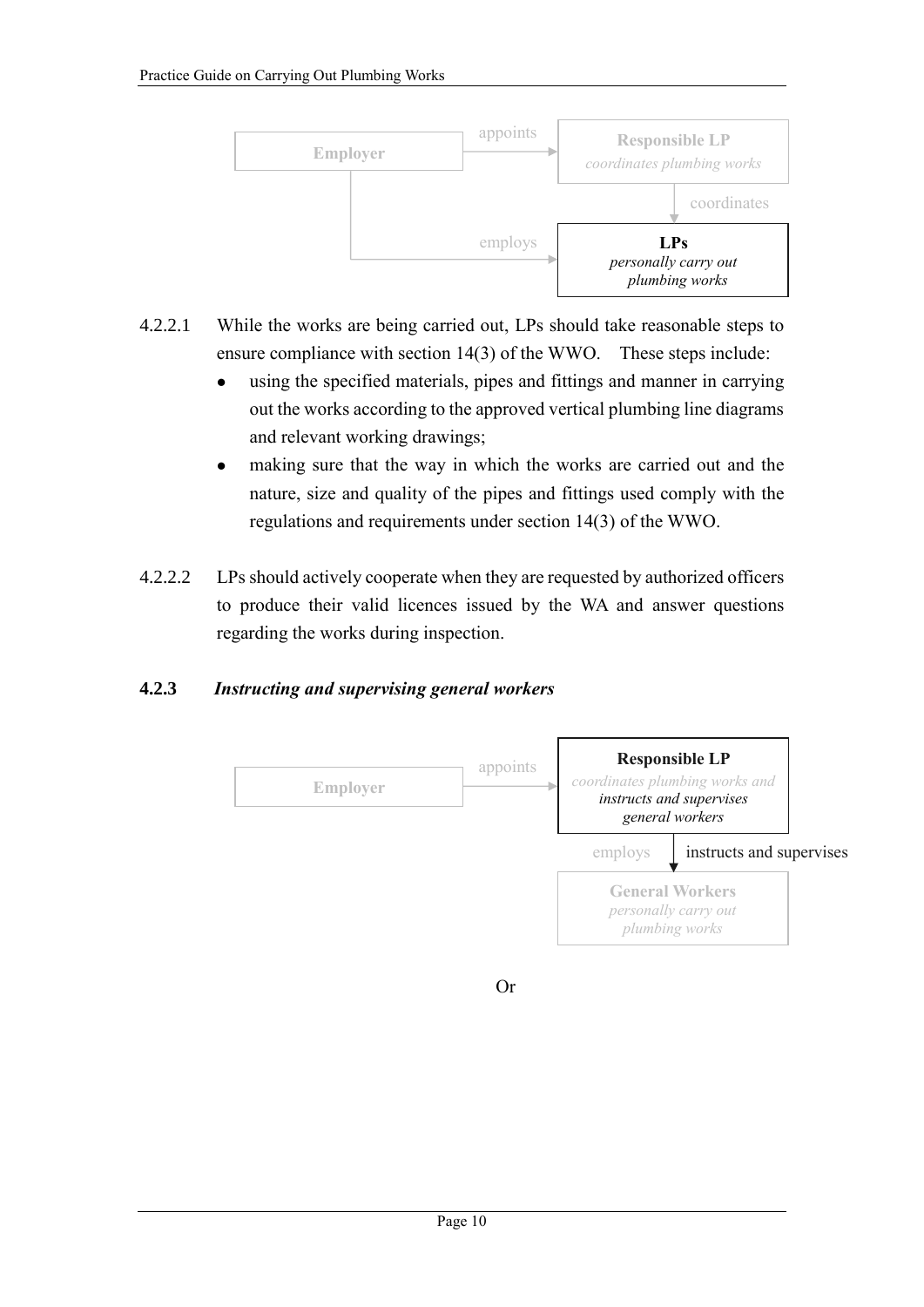

4.2.3.1 When an LP works with a general worker, who is to work under his instruction and supervision, for the first time, he should inform the general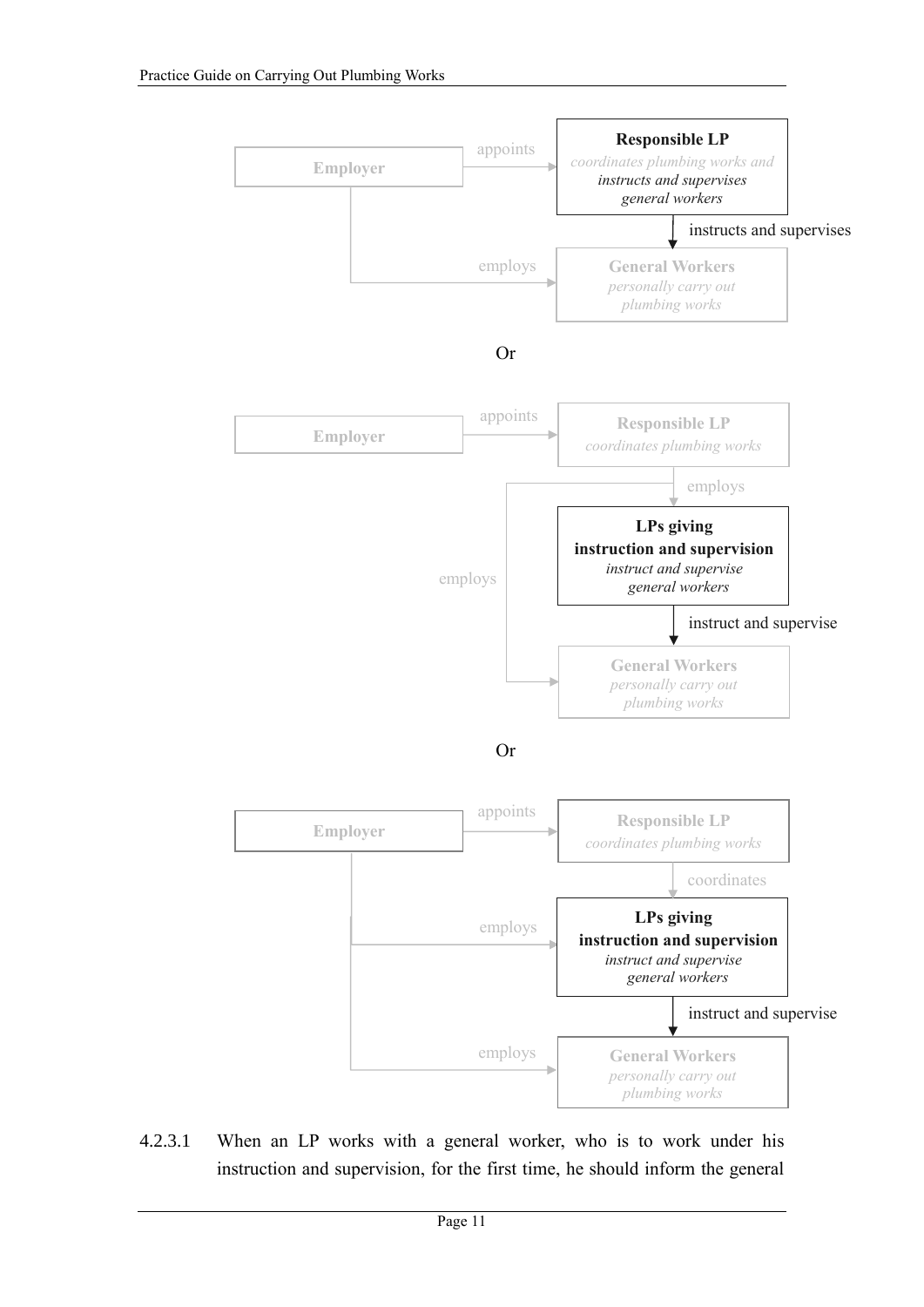worker of his relevant qualification and give him his name and contact details for establishing an effective communication. The LP may consider printing the information on a card of the size of a business card (90mm x 54mm, refer to the following drawings) in advance. Before providing any instruction and supervision, the LP should fill in the card with work venues and time, and sign on the card. The general worker should also fill in his own personal particulars and sign on the card. The card should be in duplicate, kept by both parties and be carried with them while the general worker is working under the instruction and supervision of the LP.



Front



Back

- 4.2.3.2 Before providing instruction and supervision, the LP should understand the content of the works and the knowledge and experience of the general worker, and consider if the worker is able to carry out the works under his instruction and supervision.
- 4.2.3.3 While the works are being carried out, the LP should take reasonable steps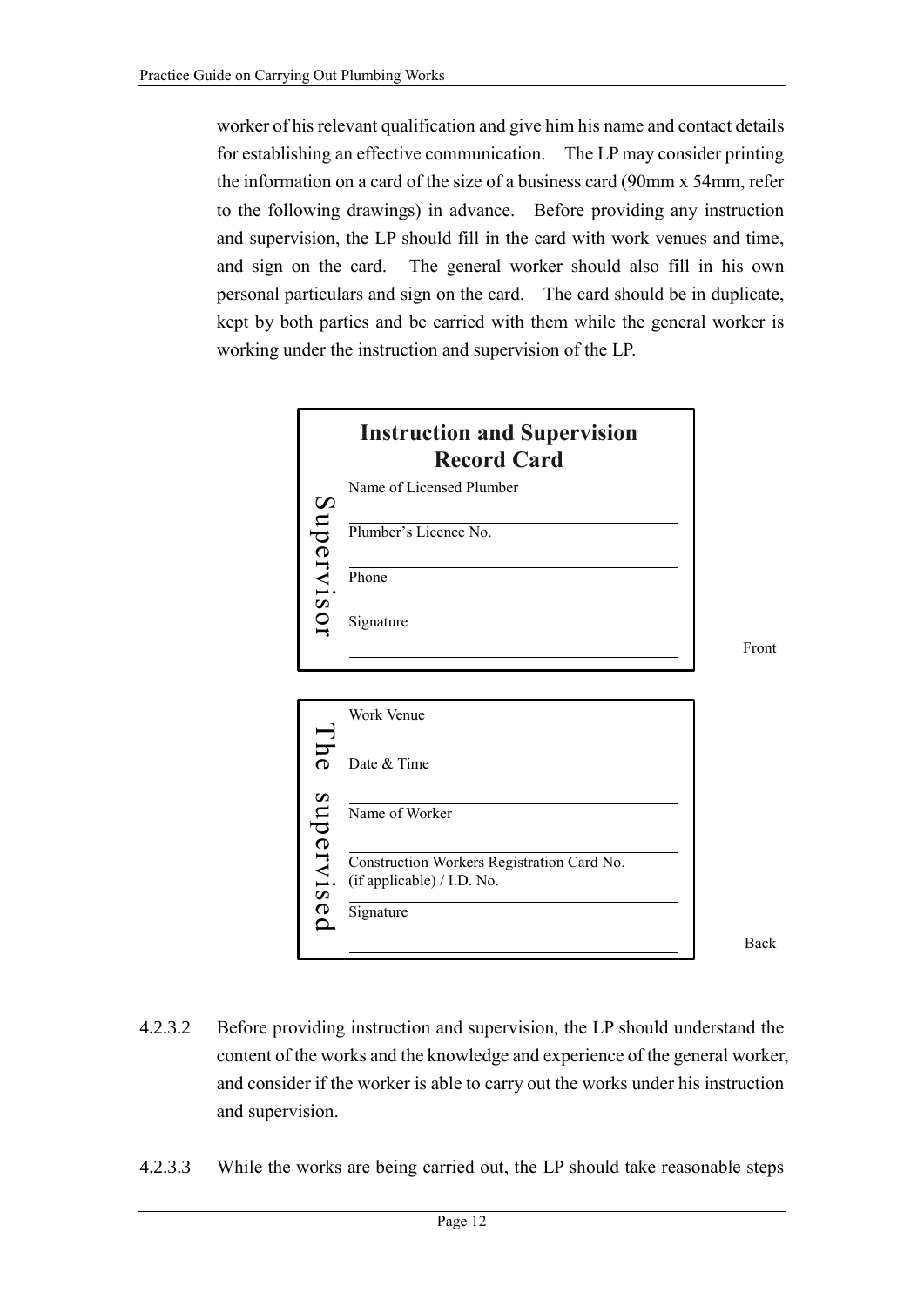to ensure compliance with sections 14(3) and 15(1) of the WWO and to provide instruction and supervision. These steps include:

- with reference to the specified materials, pipes, fittings and manner based on the approved vertical plumbing line diagrams and working drawings, instructing the general worker on the scope, method and manner of the works;
- inspecting the carrying out of the works as often as is reasonable to ensure that the works are carried out in accordance with his instruction, having regard to the nature of the works, the risks involved in the works and the knowledge and experience of the general worker; and
- making sure that the way in which the works are carried out and the nature, size and quality of the pipes and fittings used comply with the regulations and requirements under section 14(3) of the WWO.
- 4.2.3.4 During inspection, authorised officers may ask about the personal qualifications of the persons who give instruction and supervision and about the details of the instruction and supervision given to make sure that specified plumbing works are being carried out by general workers under instruction and supervision. In this regard, the LP is advised to use the above "Instruction and Supervision Record Card" or the "Instruction and Supervision Arrangement Record Form" at Annex A to properly record the instruction and supervision arrangement and facilitate the inspection. For instance, the record card or record form may be presented to authorized officers during inspection to provide the required information.

## **4.3 Registered Plumbing Workers**

Registered plumbing workers should make sure that their registration are valid. If their registration is expired and pending for renewal, they must stop instructing and supervising general workers in carrying out specified plumbing works, not to mention that they cannot personally carry out specified plumbing works.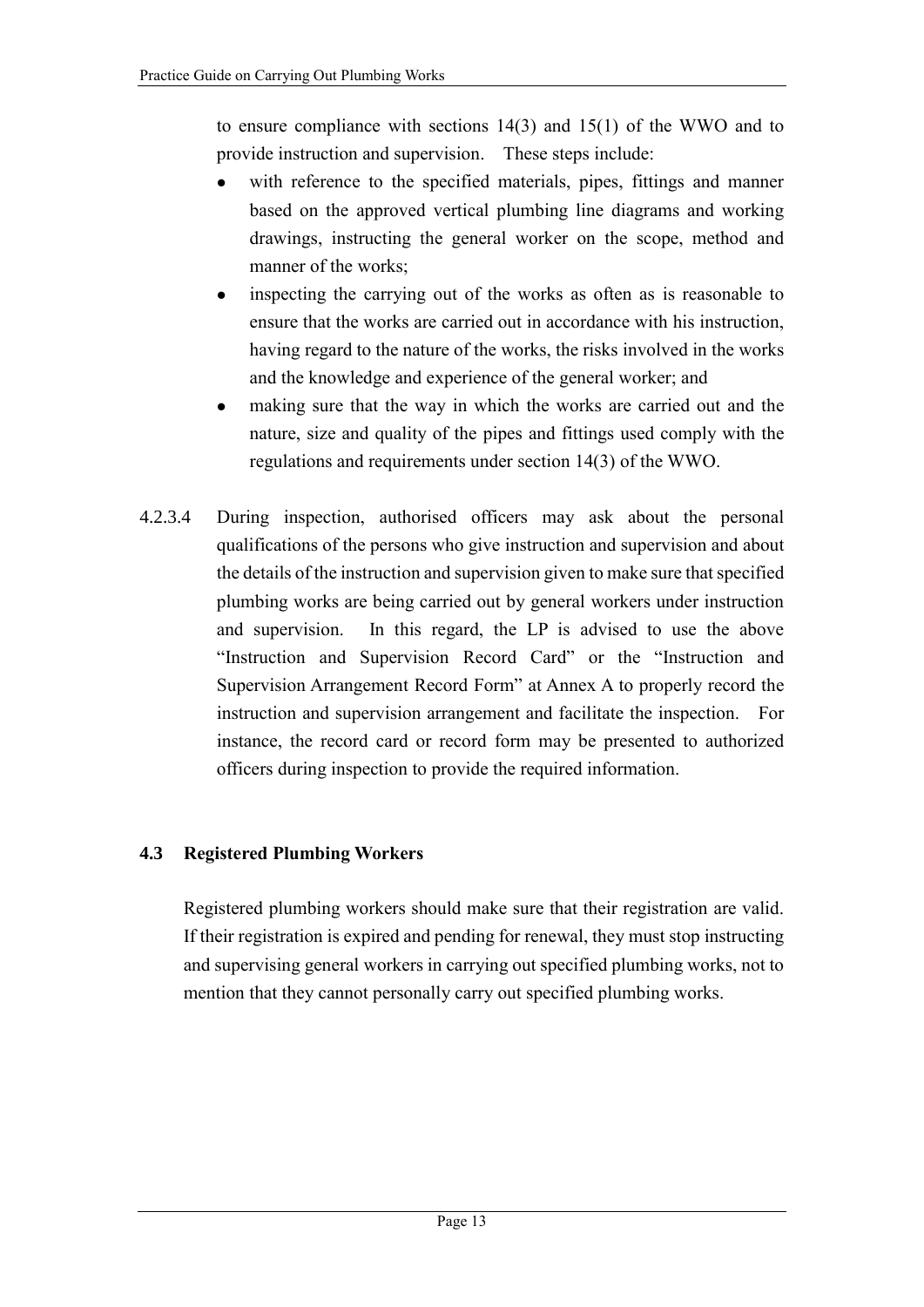## **4.3.1** *Carrying out plumbing works personally*



- 4.3.1.1 While the works are being carried out, registered plumbing workers should take reasonable steps to ensure compliance with section 14(3) of the WWO. These steps include:
	- using the specified materials, pipes and fittings and manner in carrying out the works according to the approved vertical plumbing line diagrams and relevant working drawings;
	- fully utilizing their knowledge of the way in which the works are being carried out and that of the pipes and fittings to make sure the regulations and requirements under section 14(3) of the WWO are complied with. The responsible LP should be consulted in case of doubt.
- 4.3.1.2 During inspection, registered plumbing workers should actively cooperate when they are asked by authorized officers to produce their valid registration cards issued by the Construction Industry Council and answer questions regarding the works.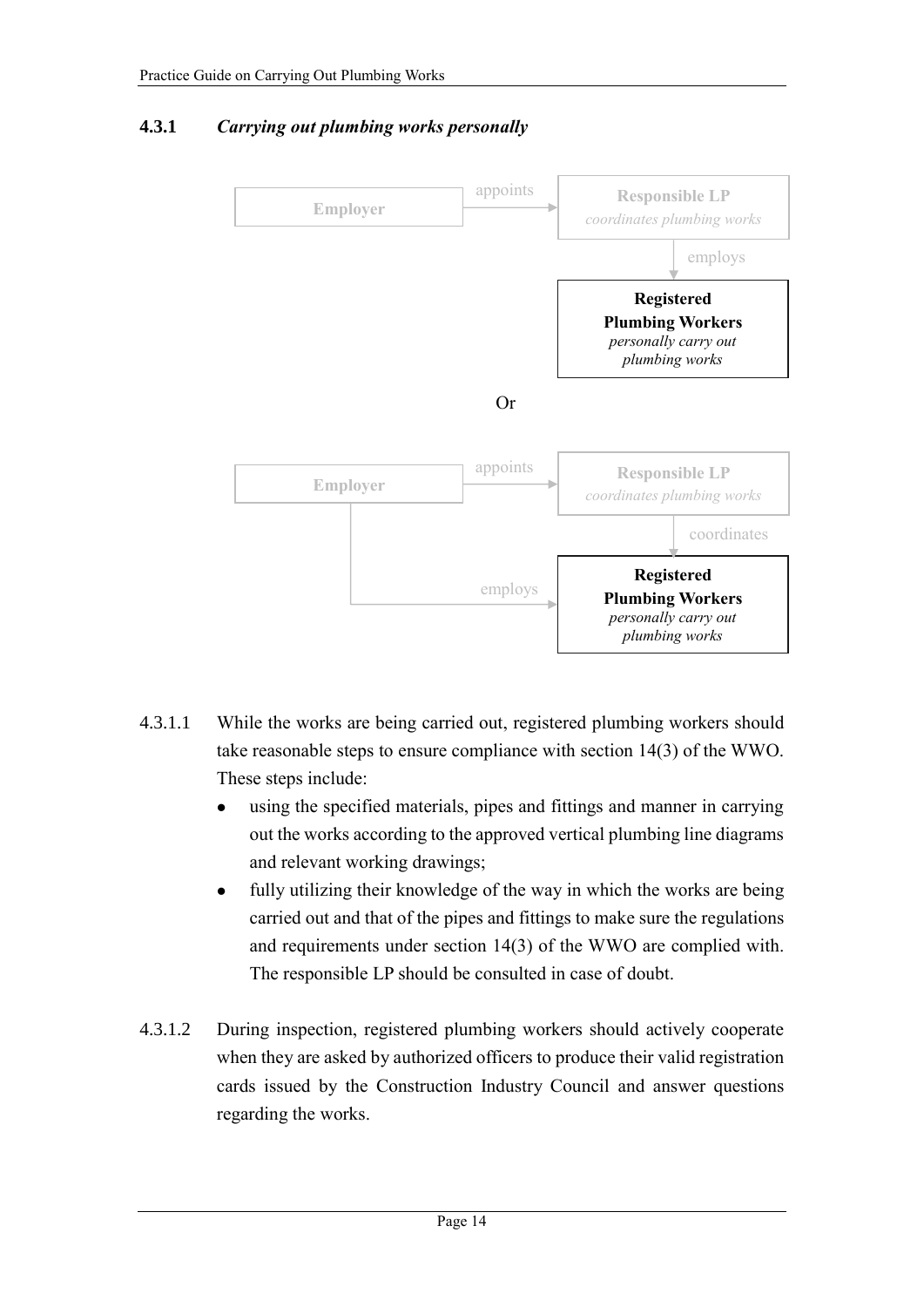

## **4.3.2** *Instructing and supervising general workers*

4.3.2.1 When a registered plumbing worker works with a general worker who is to work under his instruction and supervision for the first time, he should inform the general worker of his relevant qualifications and give him his names and contact details for establishing an effective communication. The registered plumbing worker may consider printing the information on a card of the size of a business card (90mm x 54mm, refer to the following drawings) in advance. Before providing any instruction and supervision, the registered plumbing worker should fill in the card with work venues and time, and sign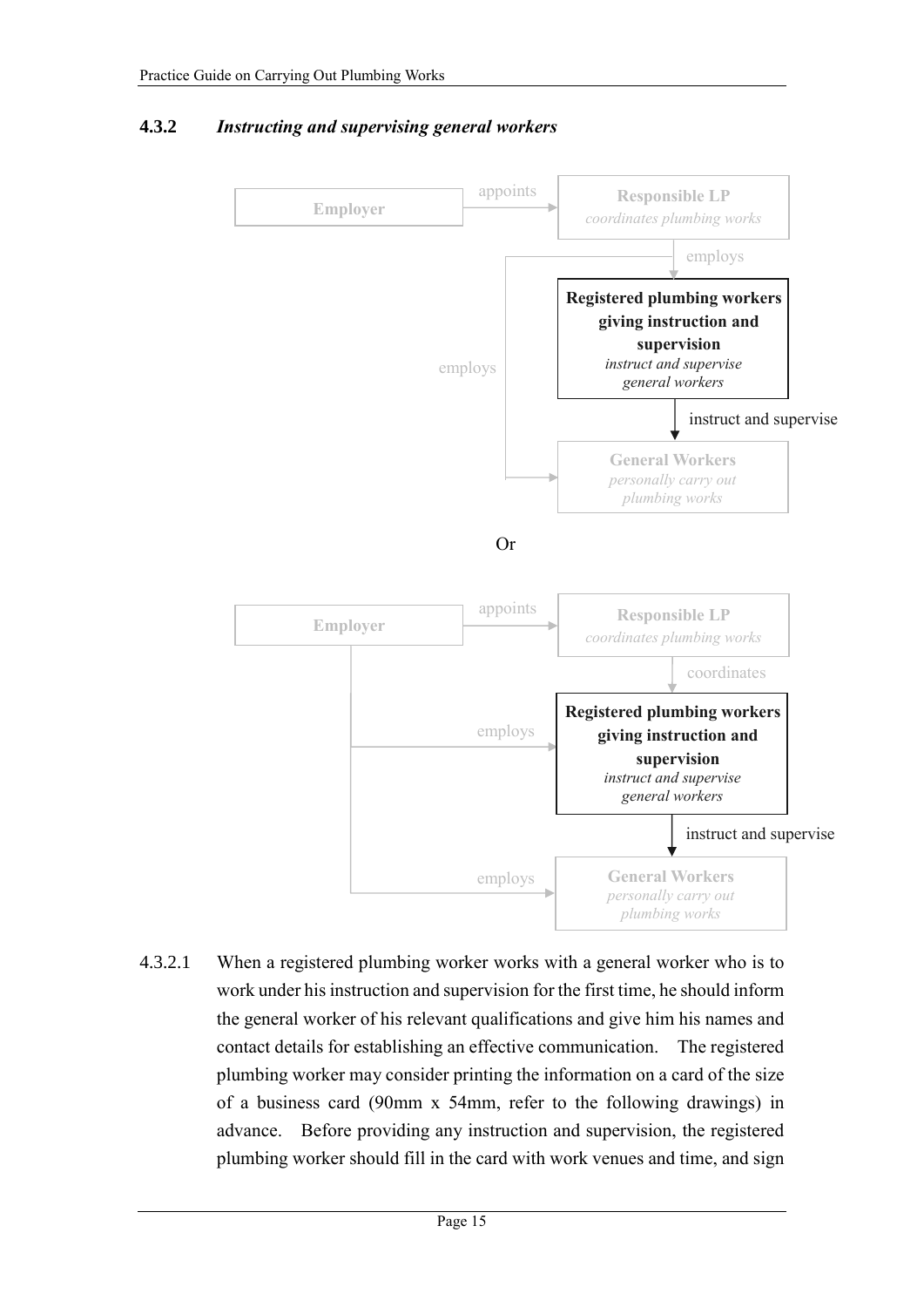on the card. The general worker should also fill in his own personal particulars and sign on the card. The card should be in duplicate, kept by both parties and be carried with them while the general worker is working under the instruction and supervision of the registered plumbing worker.





Back

Front

- 4.3.2.2 Before providing instruction and supervision, the registered plumbing worker should understand the content of the works and the knowledge and experience of the general worker, and consider if the worker is able to carry out the works under his instruction and supervision.
- 4.3.2.3 While the works are being carried out, the registered plumbing worker should take reasonable steps to ensure compliance with sections 14(3) and 15(1) of the WWO and to provide instruction and supervision. These steps include:
	- with reference to the specified materials, pipes, fittings and manner based on the approved vertical plumbing line diagrams and working drawings, instructing the general worker on the scope, method and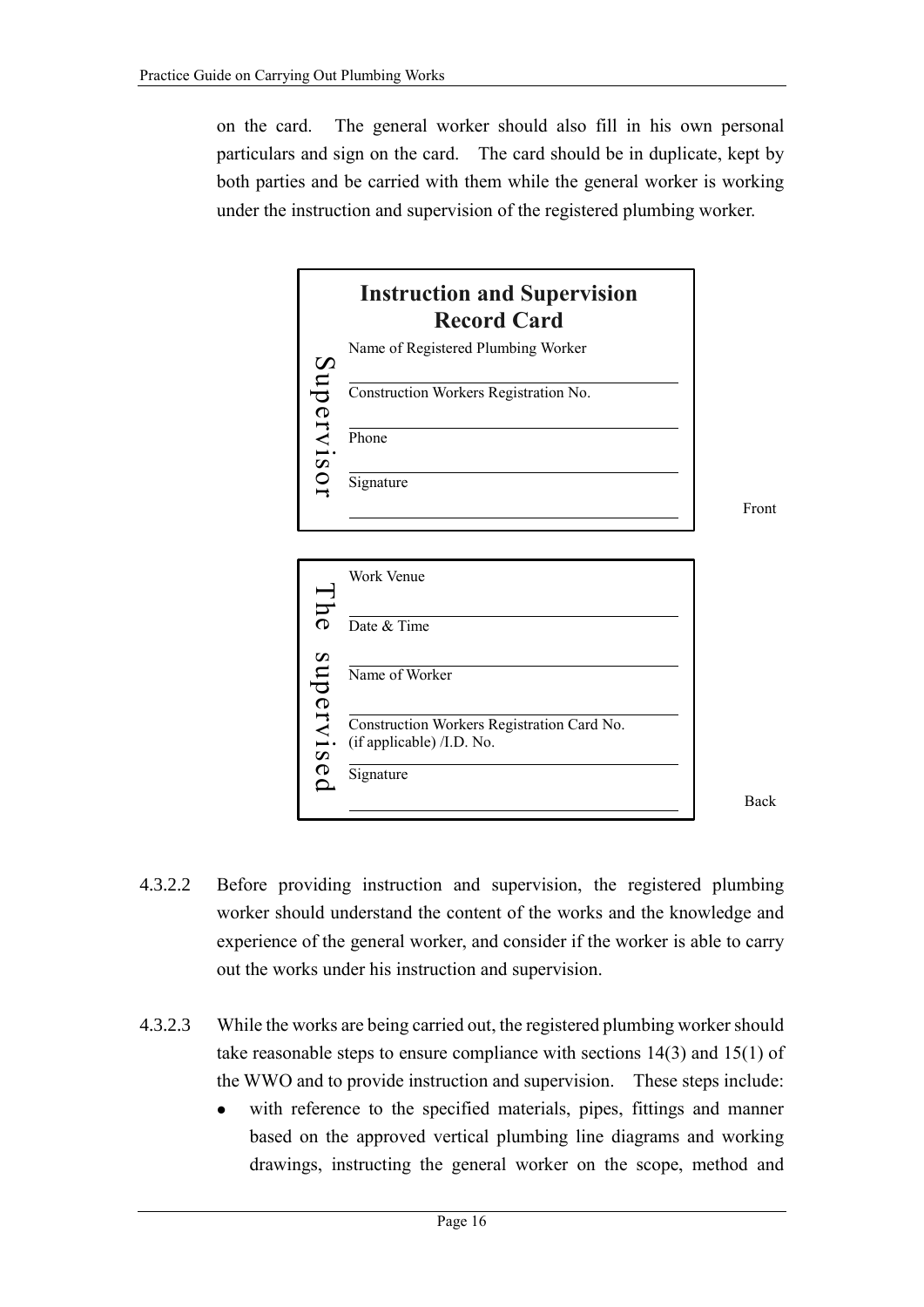manner of the works;

- inspecting the carrying out of the works as often as is reasonable to ensure that the works are carried out in accordance with his instruction, having regard to the nature of the works, the risks involved in the works and the knowledge and experience of the general worker; and
- fully utilizing his knowledge of the way in which the works are being carried out and that of the pipes and fittings to make sure the regulations and requirements under section 14(3) of the WWO are complied with. The responsible LP should be consulted in case of doubt.
- 4.3.2.4 During inspection, authorised officers may ask about the personal qualifications of the persons who give instruction and supervision and about the details of the instruction and supervision given to make sure that specified plumbing works are being carried out by general workers under instruction and supervision. In this regard, the registered plumbing worker is advised to use the above "Instruction and Supervision Record Card" or the "Instruction and Supervision Arrangement Record Form" at Annex A to properly record the instruction and supervision arrangement and facilitate the inspection. For instance, the record card or record form may be presented to authorized officers during inspection to provide the required information.

## **4.4 Registered Plumbing Workers (Provisional)**

Registered plumbing workers (provisional) should make sure that their registration cards are valid. If their registration is expired and pending for renewal, they must stop carrying out the specified plumbing works.

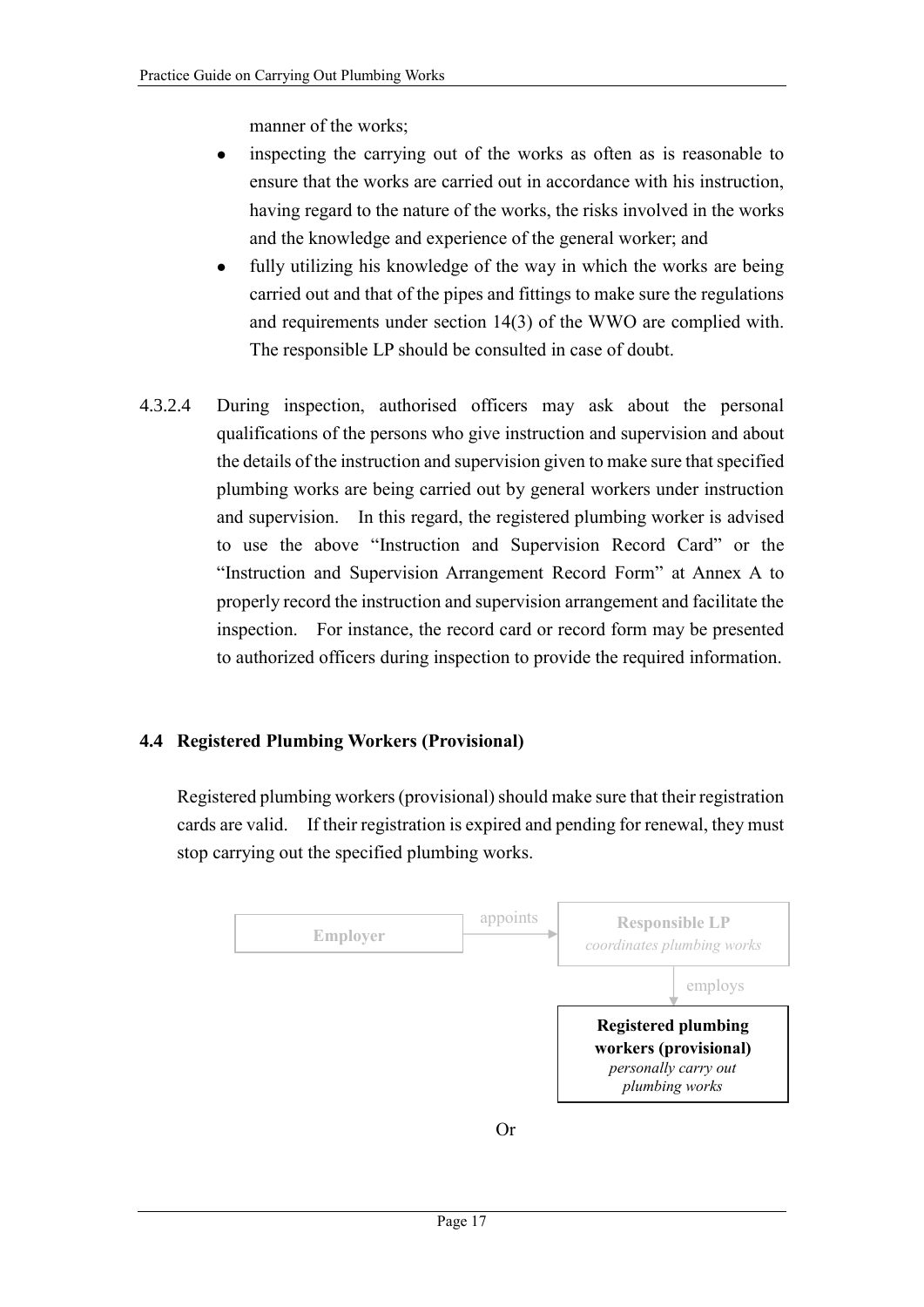

## **4.4.1** *Carrying out plumbing works personally*

- 4.4.1.1 While the works are being carried out, registered plumbing workers (provisional) should take reasonable steps to ensure compliance with section 14(3) of the WWO. These steps include:
	- using the specified materials, pipes and fittings and manner in carrying out the works according to the approved vertical plumbing line diagrams and relevant working drawings;
	- fully utilizing his knowledge of the way in which the works are being carried out and that of the pipes and fittings to make sure the regulations and requirements under section 14(3) of the WWO are complied with. The responsible LP should be consulted in case of doubt.
- 4.4.1.2 During inspection, registered plumbing workers (provisional) should actively cooperate when they are asked by authorized officers to produce their valid registration cards issued by the Construction Industry Council and answer questions regarding the works.

## **4.5 General Workers**

## **4.5.1** *Carrying out plumbing works personally*

4.5.1.1 When the general worker works with the LP or registered plumbing worker, who is to provide instruction and supervision, for the first time, he should acquire their names and contact details for establishing an effective communication. If he doubts if the persons who give instruction supervision have the relevant qualifications, he should verify the qualifications with him/her or the responsible LP, or verify the information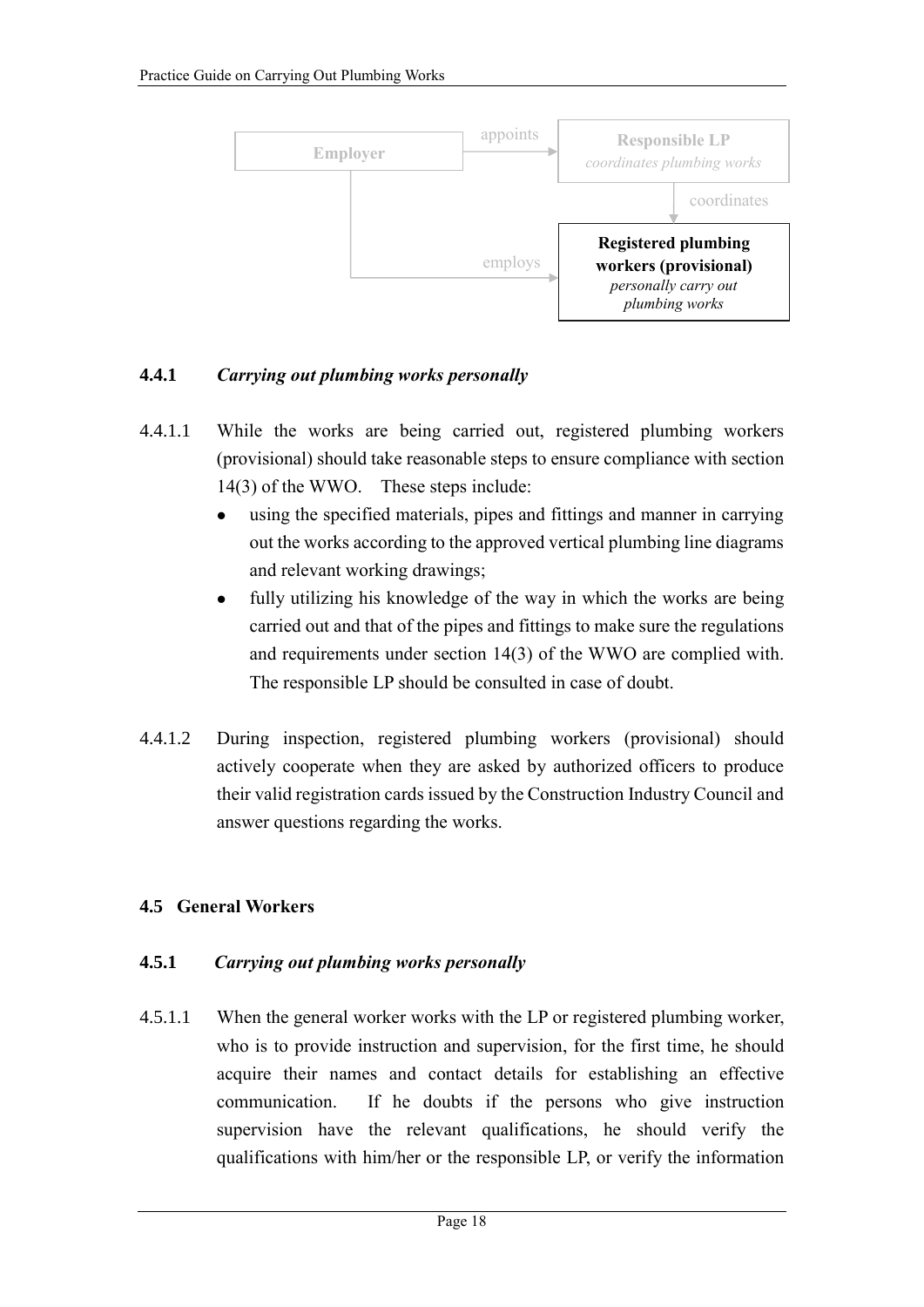against the Register of Construction Workers or the Licensed Plumber Directory.

- 4.5.1.2 Before commencing specified plumbing works, general workers should understand the scope of works and the method and manner in which the works are carried out from the person who provides instruction and supervision.
- 4.5.1.3 While the works are being carried out, general workers should take reasonable steps to ensure compliance with section 14(3) of the WWO. These steps include:
	- using the specified materials, pipes and fittings and manner in carrying out the plumbing works according to the approved vertical plumbing line diagrams and relevant working drawings provided by the person who provides instruction and supervision;
	- fully utilizing their knowledge of the way in which the works are being carried out and that of the pipes and fittings to make sure the regulations and requirements under section 14(3) of the WWO are complied with. The person who provides instruction and supervision should be consulted in case of doubt.
- 4.5.1.4 During inspection, authorised officers may ask for the names and contact details of the person who provides instruction and supervision and the details of the instruction and supervision given, and may also ask questions related to the specified plumbing works to ascertain if the works are carried out by general workers under instruction and supervision. In this regard, general workers are advised to fill in their personal particulars and sign on the "Instruction and Supervision Record Card" given by the person who provides instruction and supervision and to carry the card while carrying out plumbing works to facilitate the inspection. For instance, the record card may be presented during inspection to provide the required information.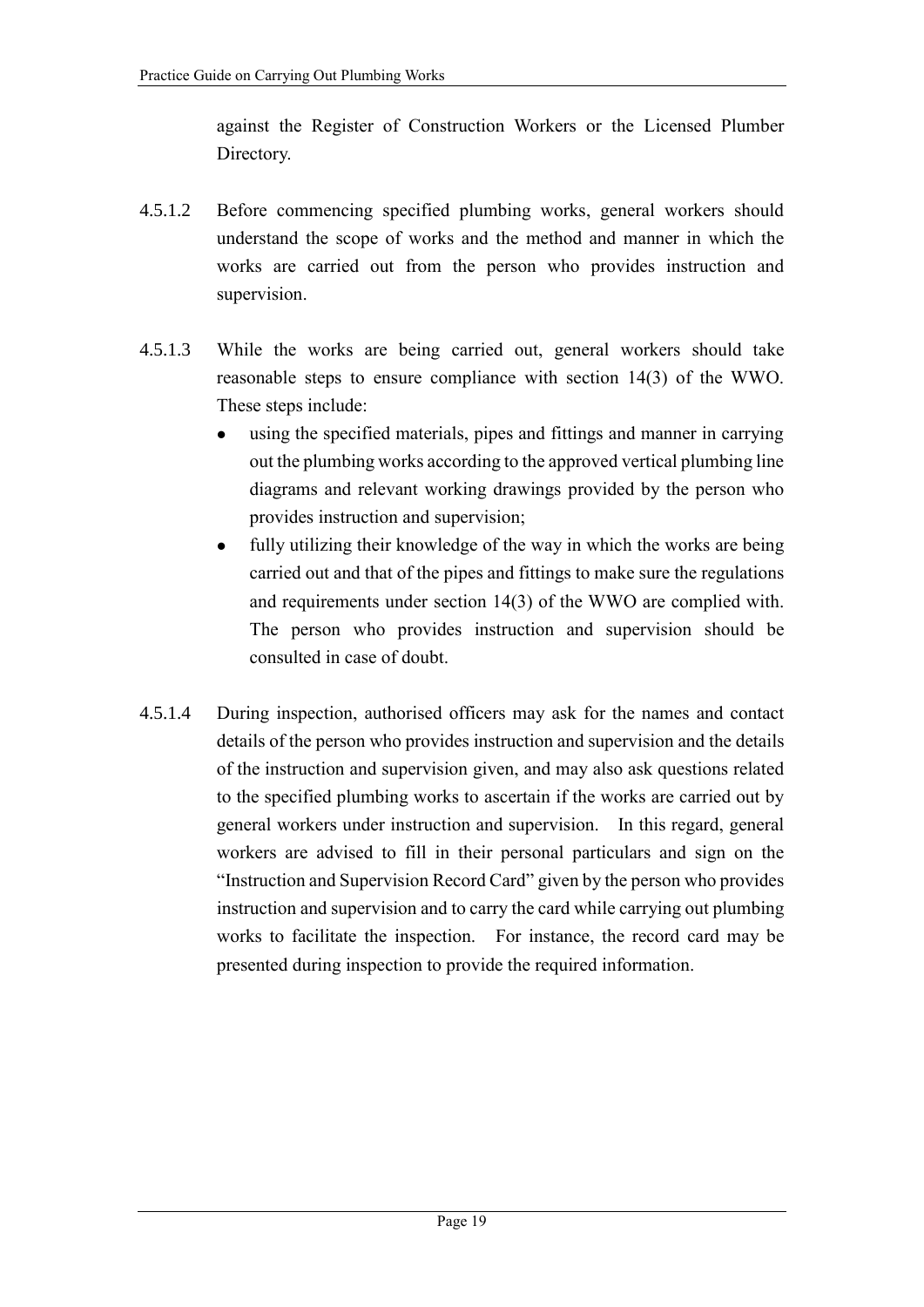## **5. Penalties for Contravening the WWO**

## **5.1 Section 14**

- 5.1.1 A person who carries out plumbing works that are not alterations of a minor nature without obtaining a section 14(1) written permission commits an offence.
- 5.1.2 Section 14(3) requires that the construction or installation of, or alteration to, plumbing systems must be carried out in the prescribed way and the pipes and fittings used in the construction, installation or alteration must be of the prescribed nature, size and quality; otherwise, pursuant to section 14(4):
	- the responsible LP and LPs under whose instruction and supervision the works are carried out by general workers commit an offence, unless they are able to establish that they have taken all reasonable steps to ensure that carrying out the works would not contravene section 14(3);
	- the LPs who personally carry out the works commit an offence, unless they are able to establish that they believed that carrying out the works would not contravene subsection (3), and it was reasonable for them to so believe.

The registered plumbing workers under whose instruction and supervision the works are carried out by general workers, and the registered plumbing workers, registered plumbing workers (provisional) and general workers who personally carry out the works also commit an offence if they know that carrying out the works would contravene section 14(3) but still continue to carry out the works.

## **5.2 Section 15**

- 5.2.1 A person who is not a designated person commits an offence if he carries out specified plumbing works that are not alterations or repairs of a minor nature or not in situations allowed under the CWRO.
- 5.2.2 A person commits an offence if he employs or permits any person who is not a designated person to carry out specified plumbing works that are not alterations or repairs of a minor nature or not in situations allowed under the CWRO, unless he is able to establish that he believed that the person carrying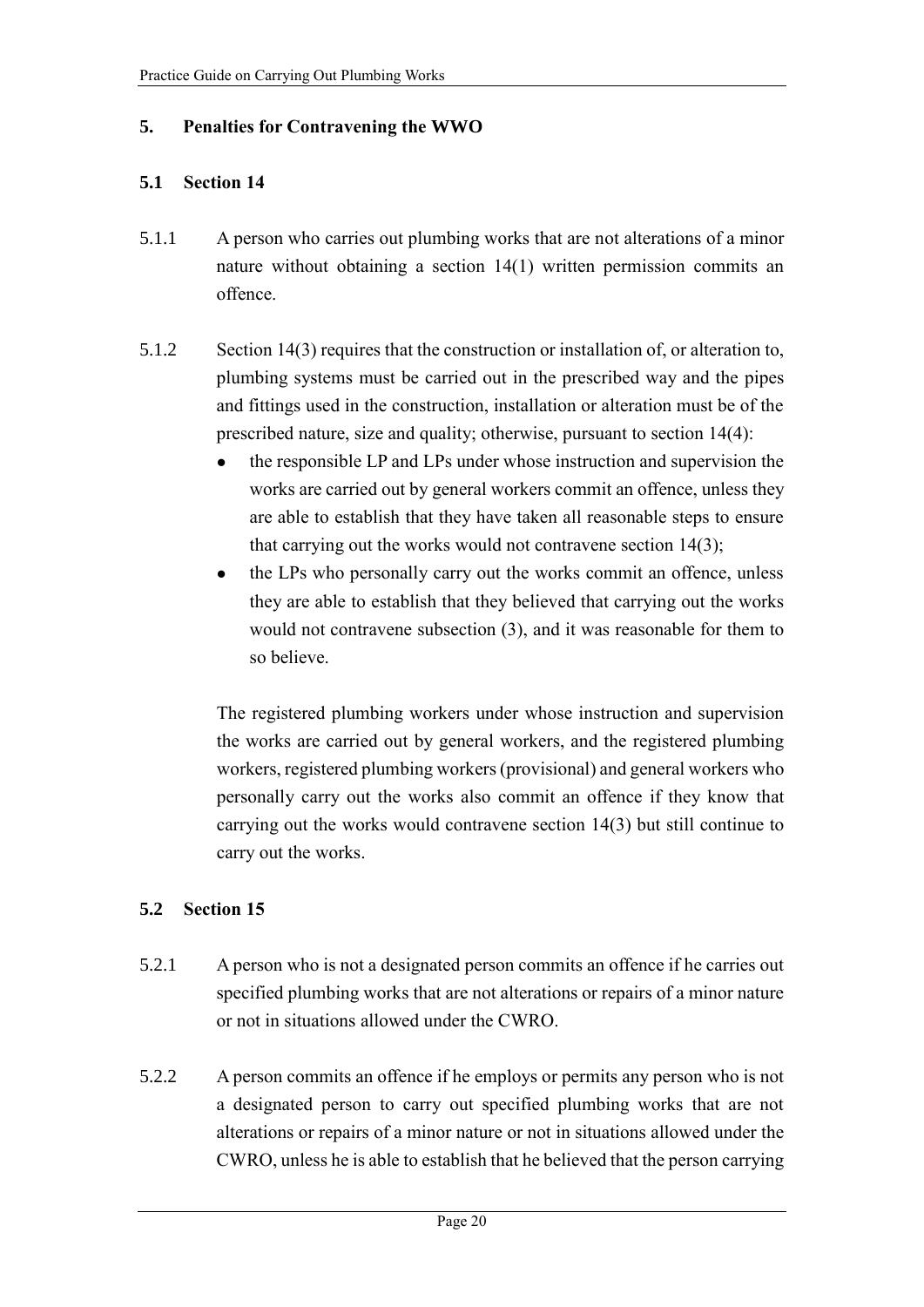out the works was a designated person, and it was reasonable for him to so believe.

#### **5.3 Section 15B**

After entering non-domestic premises, authorized officers may require the persons found on the premises to provide information. Any person who:

- fails to provide the information as requested by authorized officers without reasonable excuse, or
- provides fake or misleading statements and information, and is unable to establish that he did not know, had no reason to suspect, and could not with reasonable diligence have ascertained that the statement or information concerned was false or misleading in a material particular,

commits an offence.

#### **5.4 Penalty**

According to section 35 of the WWO, any person who commits an offence under sections 14, 15 and 15B of the WWO is liable on summary conviction to a maximum fine at level 4, which is currently HK\$25,000 (see Schedule 8 of the Criminal Procedure Ordinance (Cap. 221)).

- End -